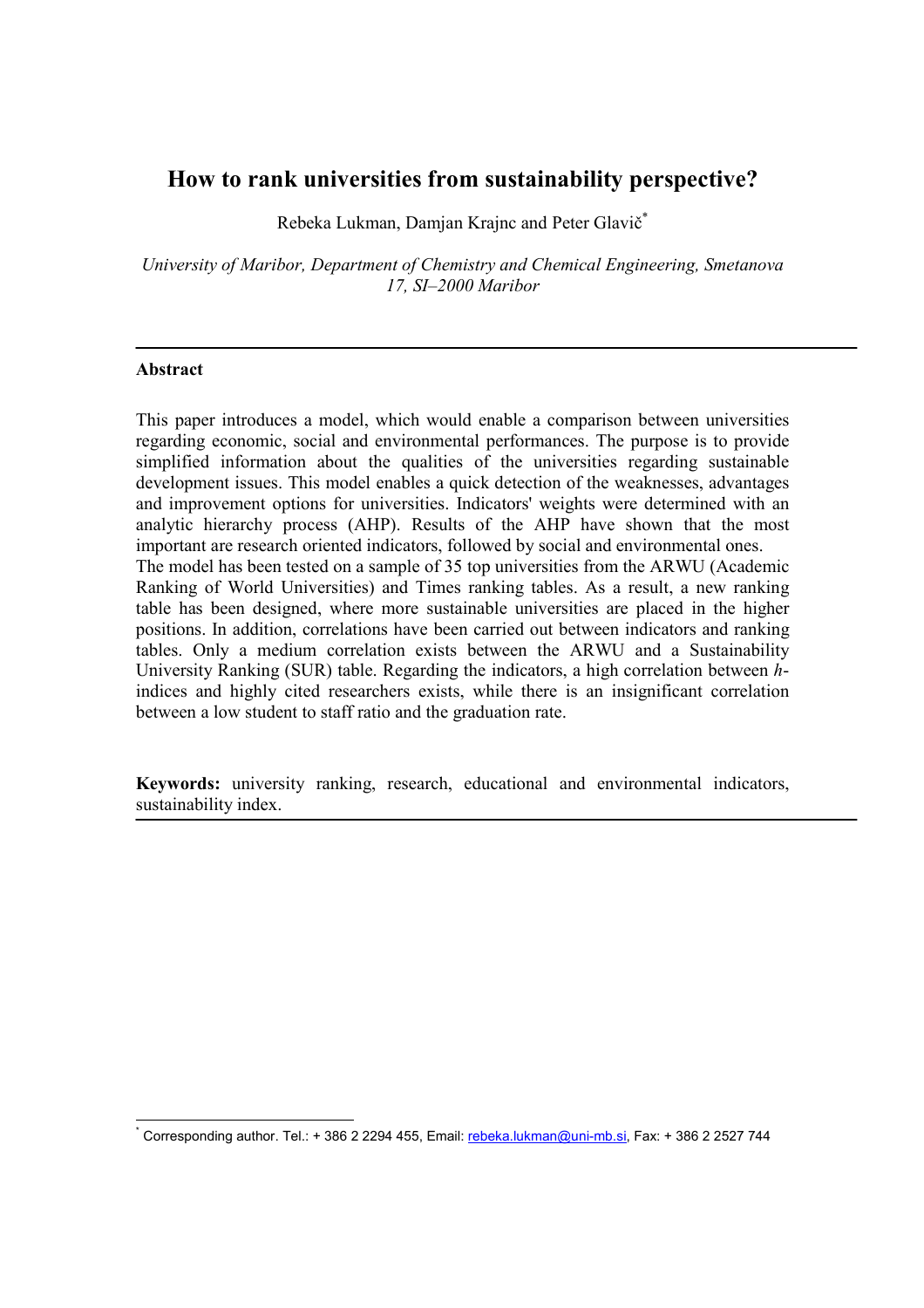### 1 Introduction

Over the course of the last two decades higher education ranking tables have emerged, offering information about the quality of higher education institutions. But these ranking tables differ in the number and nature of indicators, as well as the ways the data are obtained (Enserink, 2007). Marginson (2007) argues that ranking tables conceal a whole array of methodological problems and anomalies. It is often unclear why a particular indicator was chosen, by whom it was decided, and how open and reflective the decision process was. For example, the Academic Ranking of World Universities (ARWU) ranking table uses objective data, measured quantitatively. On the other hand, Times Higher Education Supplement (THES) ranking table relies heavily on subjective evaluations by experts and recruiters, presenting 50 % of the final score. Enserink (2007) argues that this peer review is very controversial. Researchers from the Leiden University carried out a correlation between rankings based on subjective evaluations and counting citations – an accepted measure of scientific impact. The results showed that there was no correlation ( $R^2 = 0.005$ ) (van Raan, 2005). This has fostered doubts about the credibility of the THES ranking table (Enserink, 2007). The same doubts exist regarding the U.S. News ranking table. ARWU and Webometrics ranking tables have avoided this kind of criticism, because both take into consideration objectively accessible data.

Nowadays, universities are exhaustively compared from the educational or research perspective, such as student to staff ratio, number of citations, or number of scientific publications. In contrast, the implication of environmental issues has received little or no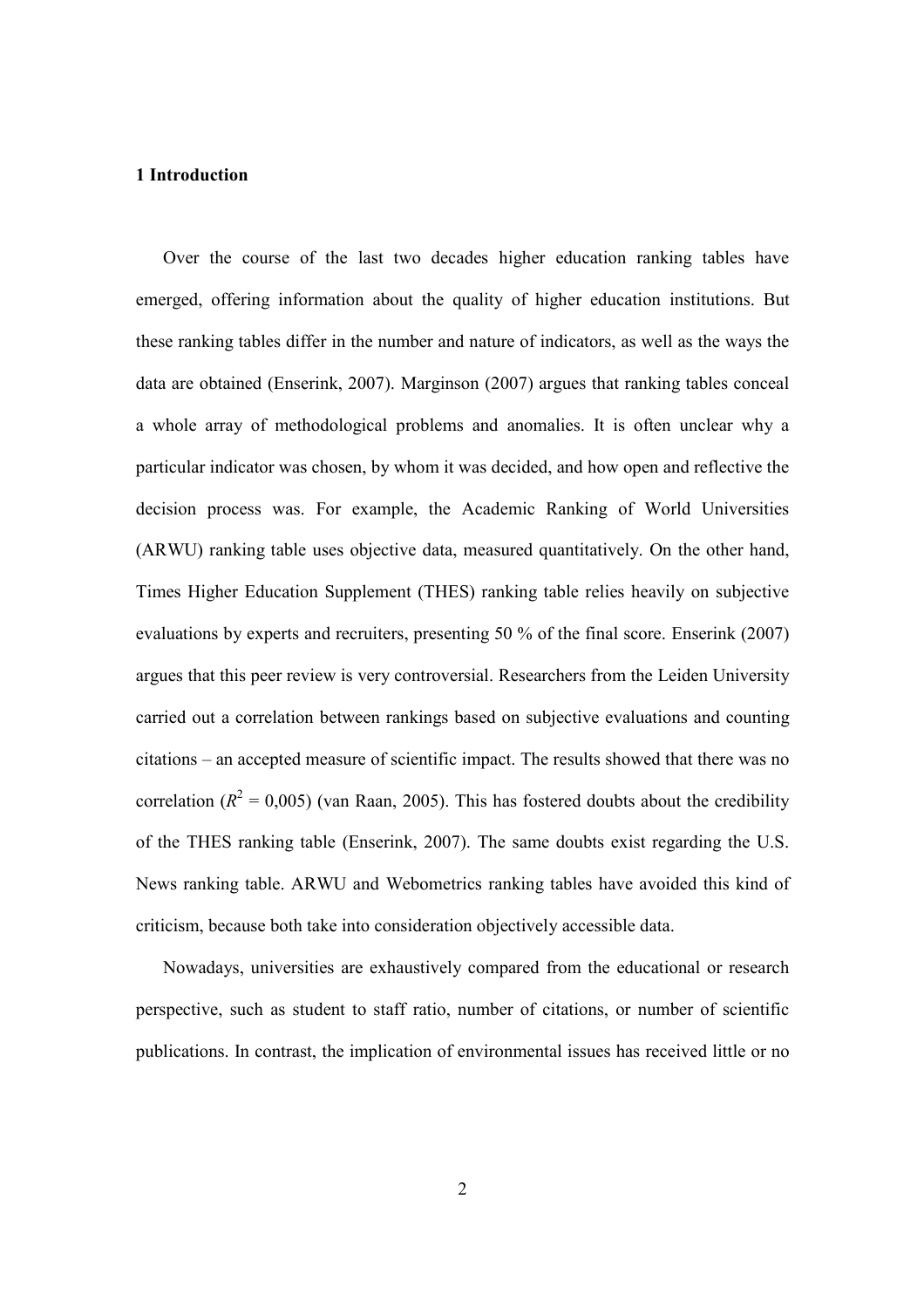attention, although many environmental problems, such as pollution, climate change, and non-sustainable consumption exist.

In our paper, a new ranking table is proposed, covering all three perspectives of sustainable development: research, development, and investment (economic perspective), education and student services (social perspective), and the environmental perspective.

### 2 Evaluation of ranking tables from the environmental perspective

In the field of world ranking tables, the most influential are the ARWU and THES ones (Dill and Soo, 2005; Jesenšek, 2006). An analysis of well known ranking tables (American, British, Asia, Canadian, Chinese, German and Spanish), reveals common indicators, Table 1. The common indicators are reputation, presented through scientific publications, financial means and student selection. On the other hand, specific indicators, typical for only one ranking table can be found. Such indicators are rents, or commuting possibilities identified in the CHE ranking table. The ranking table, which differs from the others, is Webometrics, including indicators such as: number of pages recovered from four search engines: Google, Yahoo, Live Search and Exalead or the total number of unique external links received (inlinks) by a site. Table 1 reveals that designers of ranking tables more often stress the importance of research and academic reputation, followed by educational indicators, whereas environmental issues are not embraced.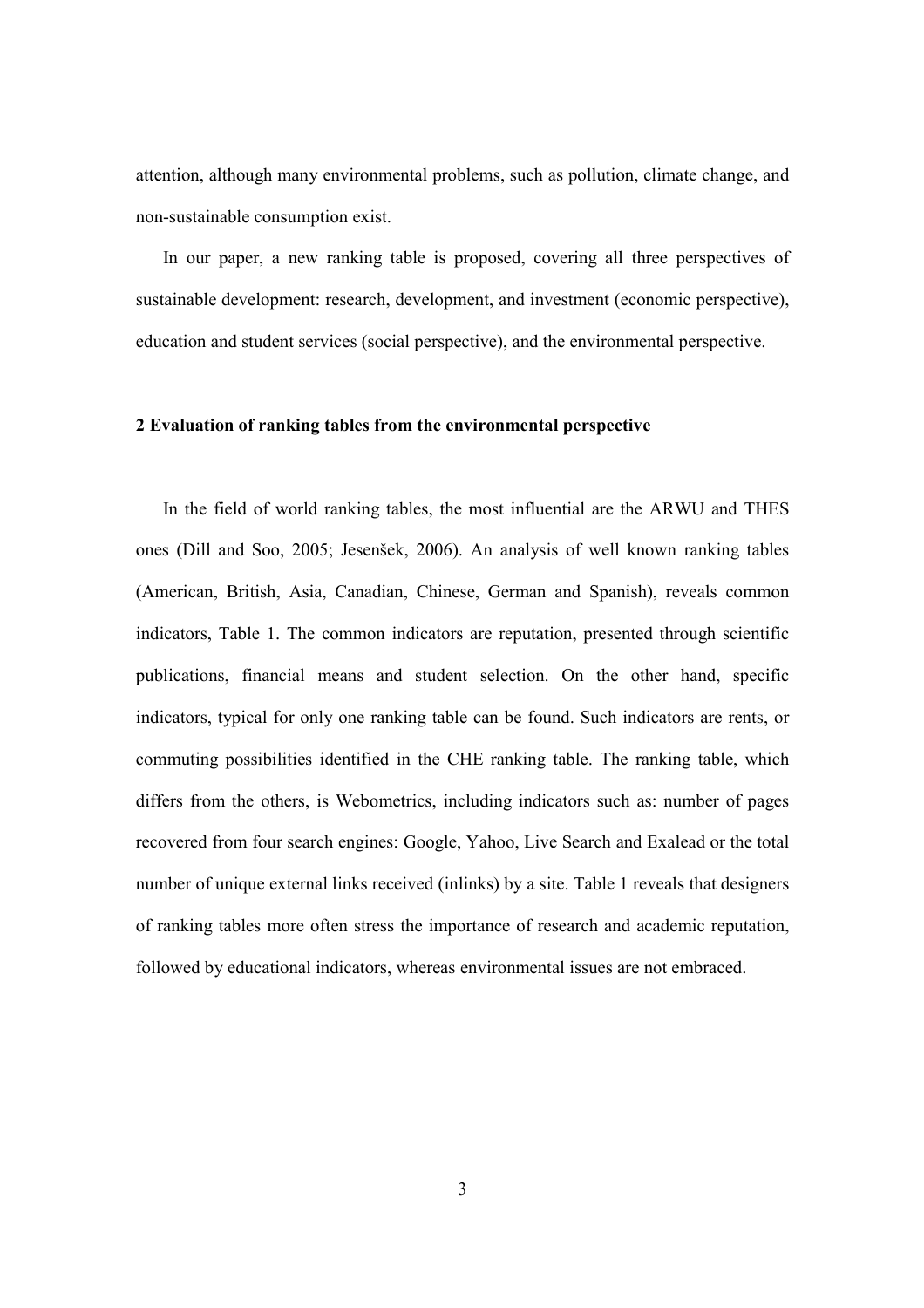#### 3 A conceptual model for sustainability ranking

To design a ranking table it is necessary to merge various information (indicators) into more condense one (an index). During the index development process, complex information about systems is transformed into simpler information containing numerical fractions useful for stakeholders and decision-makers (Krajnc and Glavič, 2005).

The methodology presented in Fig. 1 has been followed, in order to develop a new ranking table. Indicators have been selected covering various aspects of university performance, based on the principle of objectivity and quantitative expression. Furthermore, indicators have been grouped and judged according to their positive or negative impacts on the particular group (sub-index). Finally indicators have been weighted, using an analytic hierarchy process (AHP) and normalized in order to obtain the final ranking (index).

#### 3.1 Hierarchy levels

The proposed ranking uses a comprehensive, evaluated model, based on the research, educational, and environmental performances of numerous universities. The final rank (A) is composed of sub-indices: research  $(B_1)$ , educational  $(B_2)$  and environmental  $(B_3)$ , while the lower level consists of various indicators  $(C_i)$ , Figure 2. The selection of indicators is based on objectivity, quantity, and representation in other ranking tables, while adding environmental and some other indicators.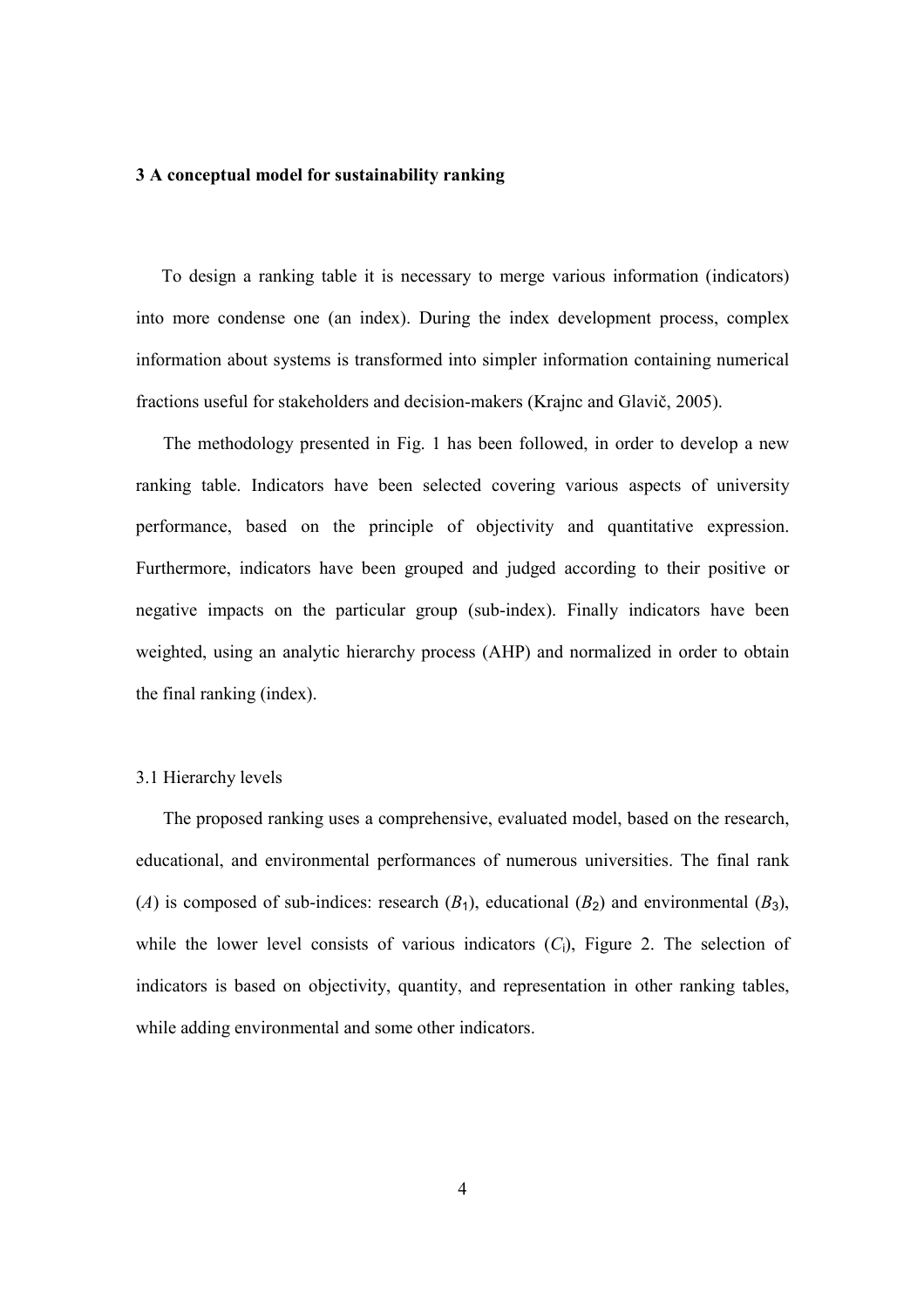### 3.1.1 Research dimension

The research dimension includes the following indicators:

- Patents  $(C_1)$ , expressed as number per staff. The data have been obtained from Esp@cenet, an online service for searching patents (Esp@cenet, 2008).
- Research expenditure  $(C_2)$  is expressed in EUR per student on an annual basis. These data have been obtained on the Internet (Google search engine and web pages of universities).
- Highly cited researchers (HiCi)  $(C_3)$  is expressed as a fraction of the top score citations in percentage, provided from Top 500 university ranking (ARWU, 2007).
- **h-index**  $(C_4)$  quantifies both the actual scientific productivity and the apparent scientific impact of a scientist. The data have been obtained at the Web of Science (2007), where the h-index has been counted and normalized by the number of academic staff.
- SCI index  $(C_5)$  has been extracted from the Top 500 University ranking. It embraces the total number of articles indexed in Science Citation Indexexpanded and Social Science Citation Index in 2006.
- Annual expenses for computers and/or library per student  $(C_6)$ . The data for this indicator have been searched via Internet with the Google search engine.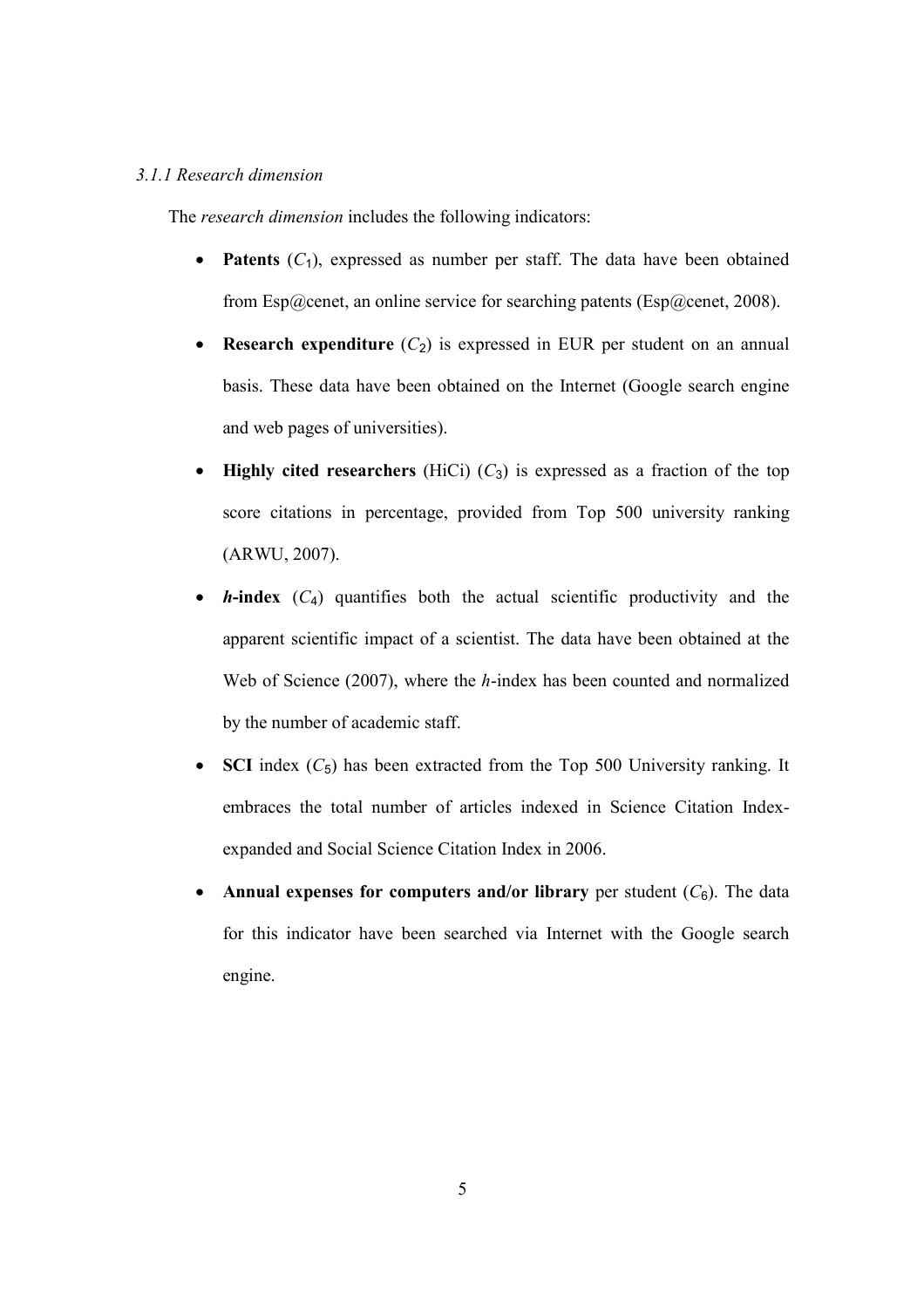### 3.1.2 Educational dimension

The educational dimension embraces the following indicators:

- Student / academic staff ratio  $(C_7)$  The data for this indicator were obtained on the Internet, QS Top Universities (2008), Wikipedia and universities' web pages.
- **Graduation rate**  $(C_8)$  is an indicator determined by the fraction of students in a university attaining their educational goal. The data for this indicator were obtained from the Internet using Google search engine.
- **Presence on the web**  $(C_9)$  is taken from data obtained by Webometrics (2008).
- **Foreign student's rate (mobility)**  $(C_{10})$  shows the tendency of a university to internationalize. The data were obtained via the Internet.

#### 3.1.3 Environmental dimension

The environmental dimension includes the following indicators:

- Voluntary environmental agreements or commitments  $(C_{11})$  in order to obtain information about activities within community and global environments.
- Sustainability oriented courses  $(C_{12})$  and sustainability oriented programmes  $(C_{13})$ , providing information about curriculum and trends within education and sustainability.
- Sustainability vision and mission  $(C_{14})$
- Sustainability office, manager, council or consultant  $(C_{15})$ .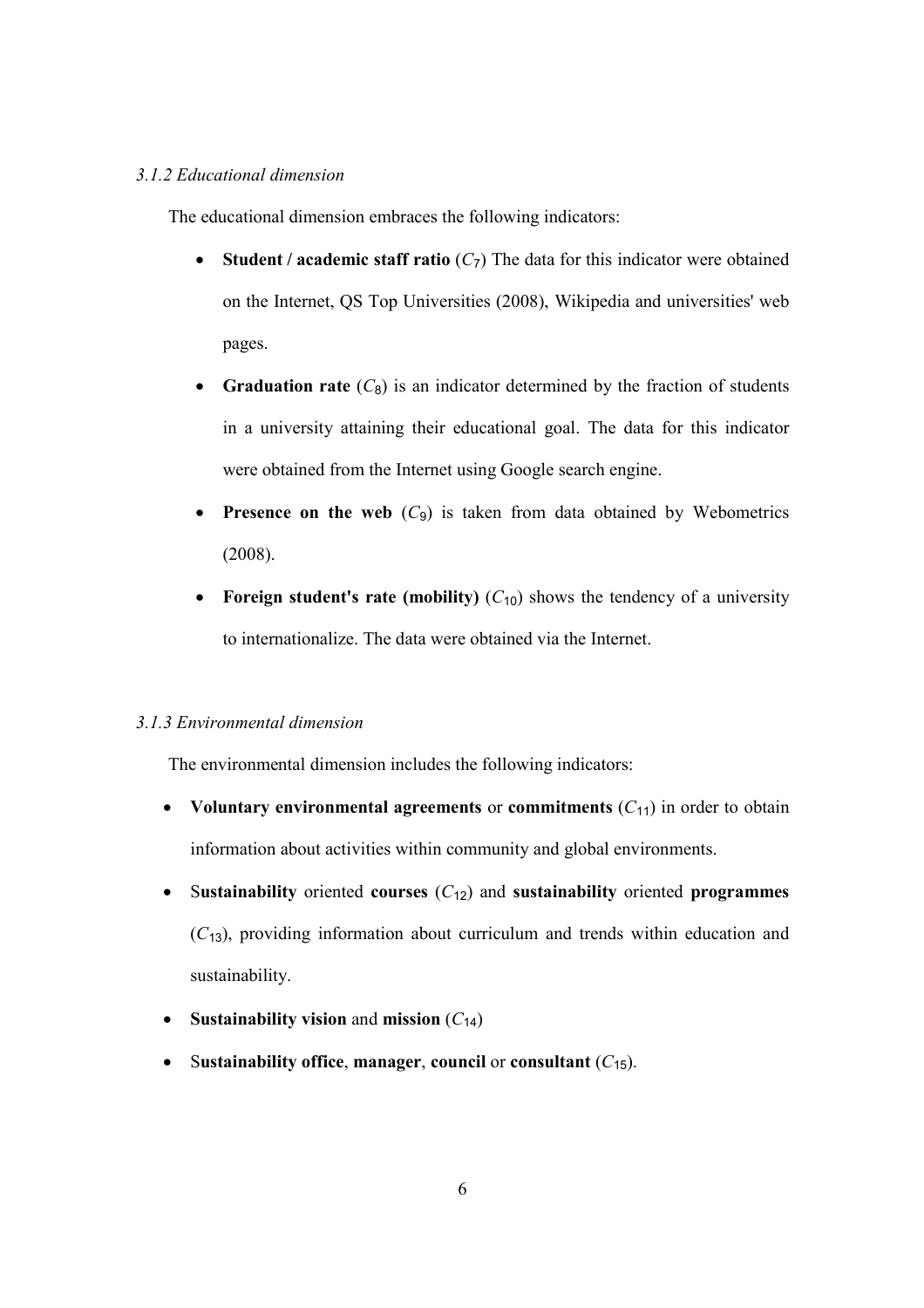The data for this group of indicators were obtained via the Internet, using the Google search engine and on the universities' web pages.

#### 3.2 Weighting

Weighting of the data can have a significant impact on the resulting value of the index (Parris and Kates, 2003; Mayer, 2008). In determining the weight of each indicator, AHP has been employed to calculate the contributions of each indicator to the various sub-indices. This method was developed by Saaty and decomposes the decisional process in a hierarchy of criteria, sub-criteria, and alternatives, through a set of weights that reflect the relative importance of alternatives (Saaty, 1980; Saaty, 2000).

In the weighting process, the selected indicators are compared pair-wise, with respect to a specific element in the immediate upper level. A judgmental matrix is formed and used for computing the priorities of the corresponding indicators (Ramanathan, 2001). It has been agreed Saaty (1980; 2000) that the priorities of criteria can be estimated by finding the principal eigenvector of the matrix,  $\lambda_{\text{max}}$ . Once the judgmental matrix, comparing criteria with respect to the goal is obtained, the consistency of the judgments is determined by a consistency ratio  $(R_c)$ , Eq 1.

$$
R_{\rm C} = \frac{I_{\rm C}}{R_{\rm I}}\tag{1}
$$

where  $R_1$  values of randomly generated matrices (Table 2) have been provided by Saaty (1980, 2000).  $I_C$  is a consistency index, calculated from Eq. (2):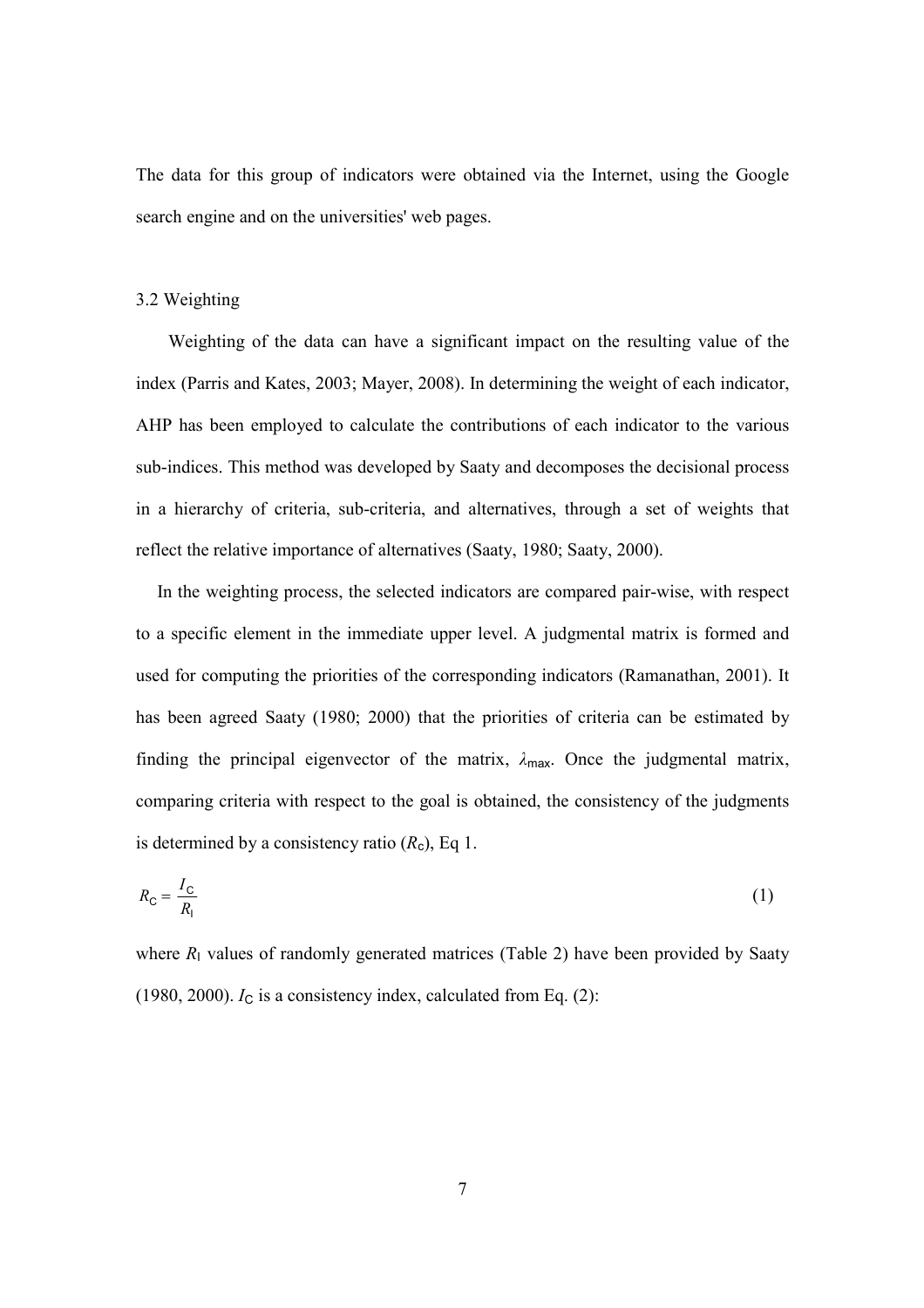$$
I_{\rm C} = \frac{\lambda_{\rm max} - N}{N - 1} \tag{2}
$$

where  $\lambda_{\text{max}}$  presents the calculated eigenvalue, and N is the order of the judgment matrix.

Questionnaires with pair-wise comparisons were sent to 40 experts and 16 of them from various countries (USA, UK, The Netherlands, Slovenia, and Sweden) answered. They were asked to estimate a preference factor for each pair of indicators by following the Saaty's scale from 1 to 9. Each expert entered his/her judgments and made a distinction. They compared all the 15 selected indicators. The relative weights of indicators in each group were estimated following the AHP model. Building on the procedure, the first order judgment matrix has been set up. The calculation results are presented in Table 3, showing that the results have satisfactory consistency ( $R_c = 0.008$ ). The contribution of the third level to the second level is based on the same principle, Table 4. Once the individual priorities of the indicators are available, they are aggregated to obtain final priorities of the sub-indices,  $w(B_i)$ . The final priority of an indicator  $C_i$ with respect to  $A$  is calculated as follows:

$$
w(C_{i,j})_A = \sum_{j}^{N} \left[ w(C_i)_{B_j} w(B_j)_A \right]
$$
 (3)

where  $w(C_i)_{B_j}$  is the local priority of  $C_i$  with respect to  $B_j$ , and  $w(C_{i,j})_A$  is a local priority of indicators  $i$  in a group  $j$  with respect to  $A$ .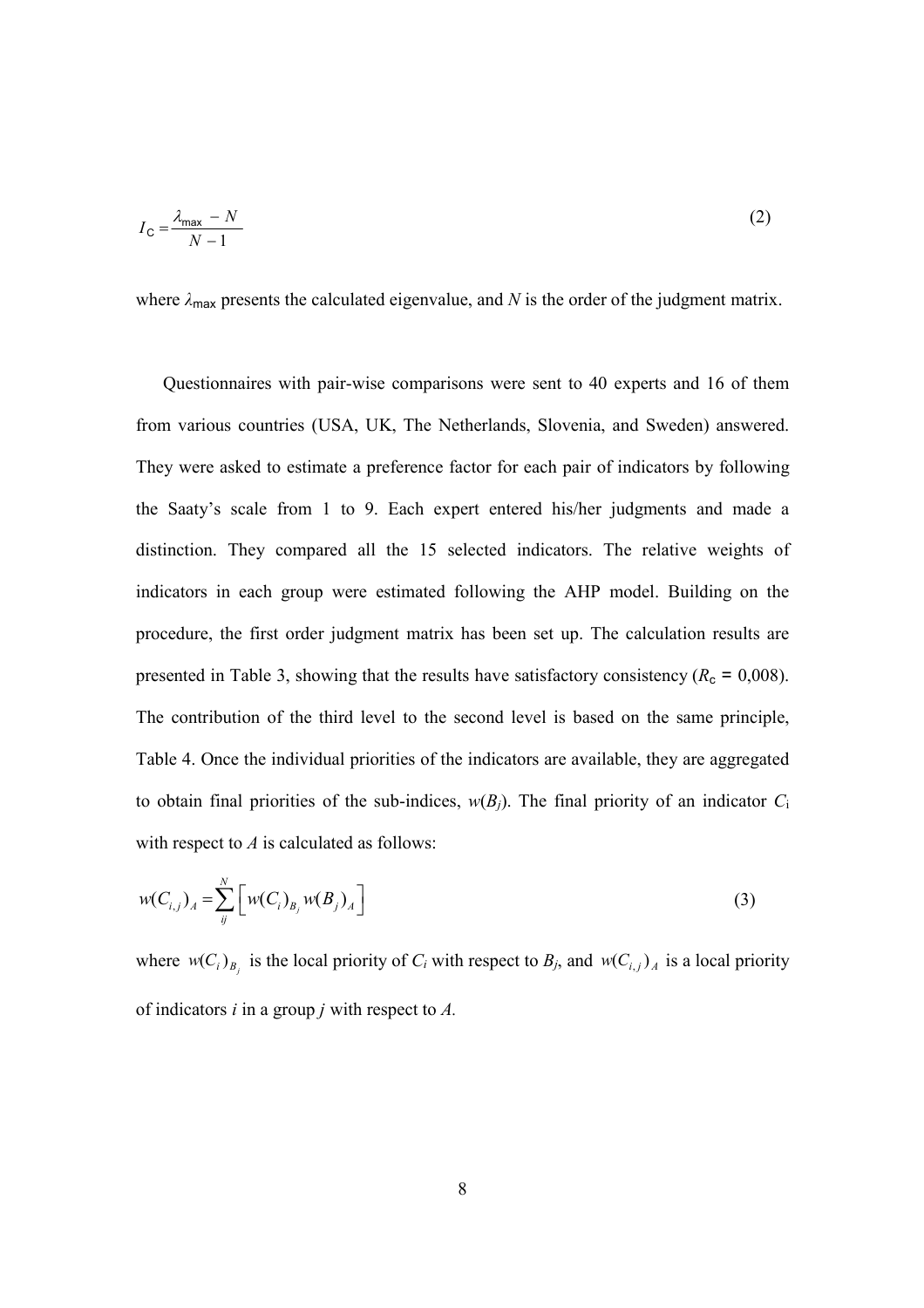#### 3.3 Normalization

Indicators include a wide range of data, which tend to differ within their range of values and measurement units. Therefore, it is necessary to standardize these values using a certain aggregation method, so that their range of variability is constant (Mayer, 2008). A suitable normalization procedure was used (Eqs. 4 and 5):

$$
C_{\mathsf{N},\,ij}^{+} = \frac{C_{ij}^{+} - C_{\min,j}^{+}}{C_{\max,j}^{+} - C_{\min,j}^{+}}
$$
\n(4)

$$
C_{\mathsf{N},\,ij}^- = 1 - \frac{C_{ij}^- - C_{\mathsf{min},\,j}^-}{C_{\mathsf{max},\,j}^- - C_{\mathsf{min},\,j}^-}
$$
\n<sup>(5)</sup>

where  $C_{N, ij}^+$  is the normalized indicator i of type "more is better", for indicator group j, and  $C_{N, ij}^-$  is the normalized indicator i, of type "less is better", for indicator group j. One of the advantages of the proposed indicator, normalization is the clear compatibility of different indicators (Krajnc and Glavič, 2005).

#### 3.4 Aggregation

The principle shown in Eqs. (6) and (7) was used for aggregation:

$$
B_j = \sum_{ij}^{N} w(C_{i,j})_{B_j} C_{N,ij}^+ + \sum_{ij}^{N} w(C_{i,j})_{B_j} C_{N,ij}^-
$$
 (6)

$$
\sum_{ij}^{N} w(C_{ij})_{B_j} = 1, \ w_{ji} \ge 0
$$
 (7)

where  $B_j$  represents groups of indicators (research, educational, environmental) j, while  $w(C_i)_{B_j}$  is the weighting of the indicator *i* from group *j*, reflecting its importance, and *N* is the number of indicators considered.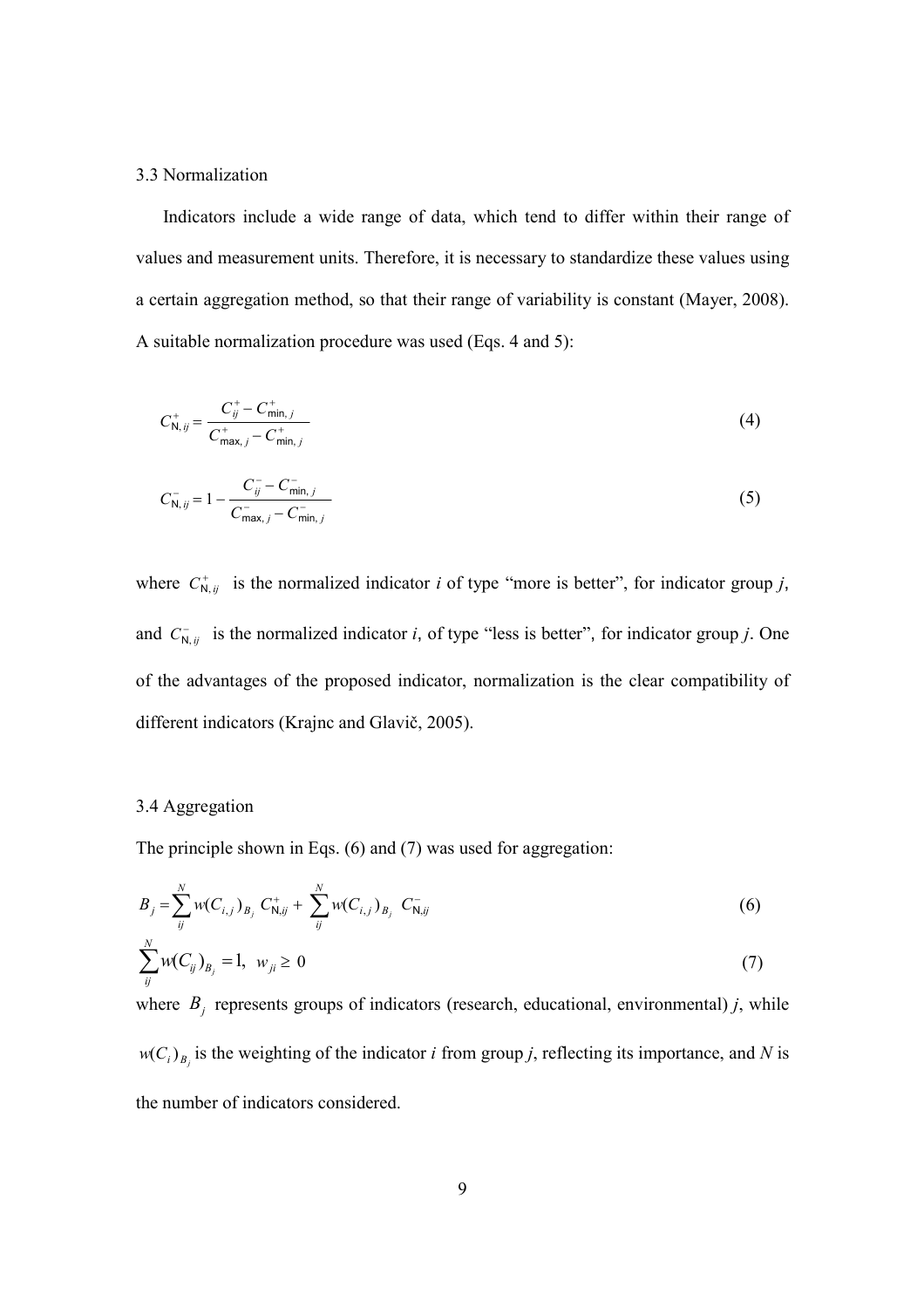In order to rank universities, a final composite rank  $A$  has to be developed which embraces all the three dimensions. It can be calculated from Eq. (8).

$$
A = \sum_{j}^{N} w(B_j)_A B_j = \sum_{ij}^{N} w(C_{ij})_A C_{ij}
$$
 (8)

where  $w(B_j)_A$  is a factor representing the weight given to group j of index A.

### 4. Results

A sample of 35 universities from ARWU 2007 and THES 2007 ranking tables were considered, in order to evaluate and compare their performance from the three perspectives of sustainability (research, educational, and environmental), and to test the developed index. Allowing for the fact that universities do not post data on the internet every year, the latest available data (during the research) was taken into consideration.

The results of the pair-wise comparisons and the importance of indicators are presented in Table 4. Based on opinions of the 16 experts, the more important are economically-oriented indicators: patents, expenditure for research, library and ICT, followed by highly cited researchers and their number of publications in SCI, SSCI and A&HCI journals.

Indicators have different units; therefore, normalization using the Eqs. 4 and 5 is needed. In order to obtain the value of a sub-index (Table, 5), the normalized value of each indicator was multiplied by its corresponding weight, as given in Table 4. Subindices were used to aggregate the values of each contributing group (research, educational, environmental), respectively (Eqs. 5 and 6). A final rank A was calculated, according to Eq. 7 (Table 6).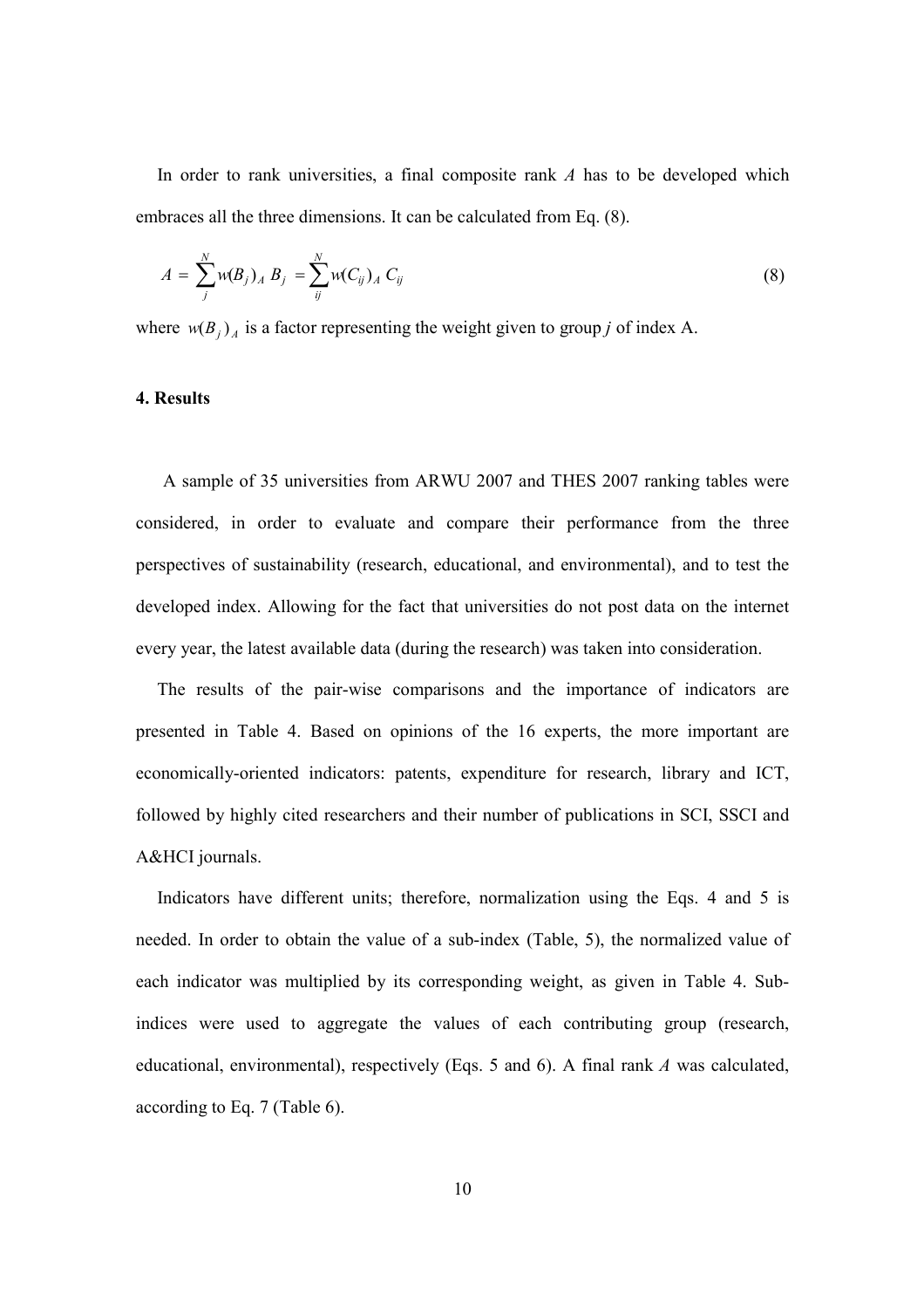Some universities have been randomly chosen in order to present them on the graph, based on the "triangle method" (Xiang-mei, 2005). A triangular diagram is produced, Figure 3, when connecting the three dimensions of the universities together. Each angle shows research, educational or environmental information about the university. Universities can be characterized by three main groups with respect to their quality and characteristics:

- R (research universities), where the R angle is upward
- E (educational universities), where the E angle is the highest
- EN (environmentally-oriented universities), where the EN angle is dominating.

The overall comparison of the universities from excellent to very good and good is presented in Figure 3. For example, Figure 3 reveals that Harvard is an E-peak university, even though its R and EN are above the 35-average. The University of California, San Francisco is an E-peak university with R far above average and EN below average, while King's College, London is an EN-peak university with all the three characteristics below average. The averages for each of the three dimensions can be calculated, respectively. Thus, a deviation from the average practice can be observed. The results reveal the opportunities for universities, their room for improvement, and their place in comparison with other universities. In other words, it shows whether a specific university is in the forefront, where it might be lagging behind or what needs to be improved in order to achieve a better position.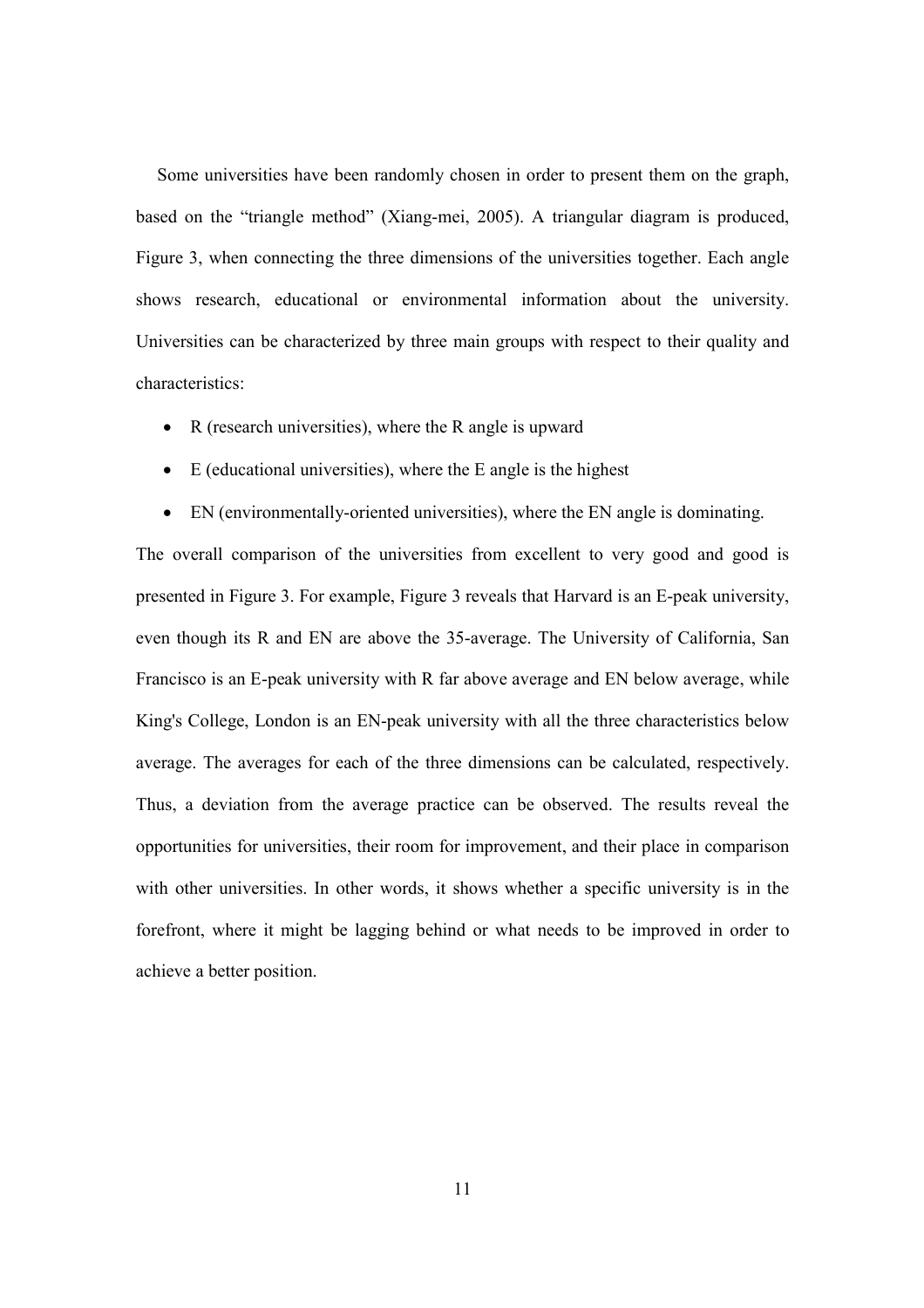#### 4.1 Correlations between ranking tables and indicators

Correlation between randomly-chosen indicators and ranking tables, were carried out. The results of the correlation between ARWU and SUR (Sustainable University Ranking), and THES and SUR are presented in Table 7. The results show that medium correlation exists between ARWU and SUR ranking tables while, on the other hand, the correlation between THES and SUR could be denoted as 'low'. A medium correlation with the ARWU ranking table is a consequence of emphasising research dimensions in both ranking tables. On the other hand, insufficient correlation with THES is the result of the subjectively-obtained data in THES.

A correlation can also be determined between indicators of the various ranking tables, e.g. between h-indices and highly cited researchers, research expenditure and h-indices. (Table 8). Table 8 shows a high correlation between highly cited researchers and hindices, and between h-indices and researchers awarded with Nobel Prizes and Fields Medals. In our study, a medium correlation between h-indices and research expenditure exists. This correlation is reasonable, especially regarding engineering, science and medicine-oriented universities, where research equipment represents a huge expenditure. Also, a medium correlation exists between h-indices and presence on the web. There is a low correlation between patents and highly cited researchers, indicating an insufficient share of knowledge transfer to the industrial environment. Surprisingly, there is insignificant correlation between a wishful low student to staff ratio and the graduation rate. Other correlations could also be investigated.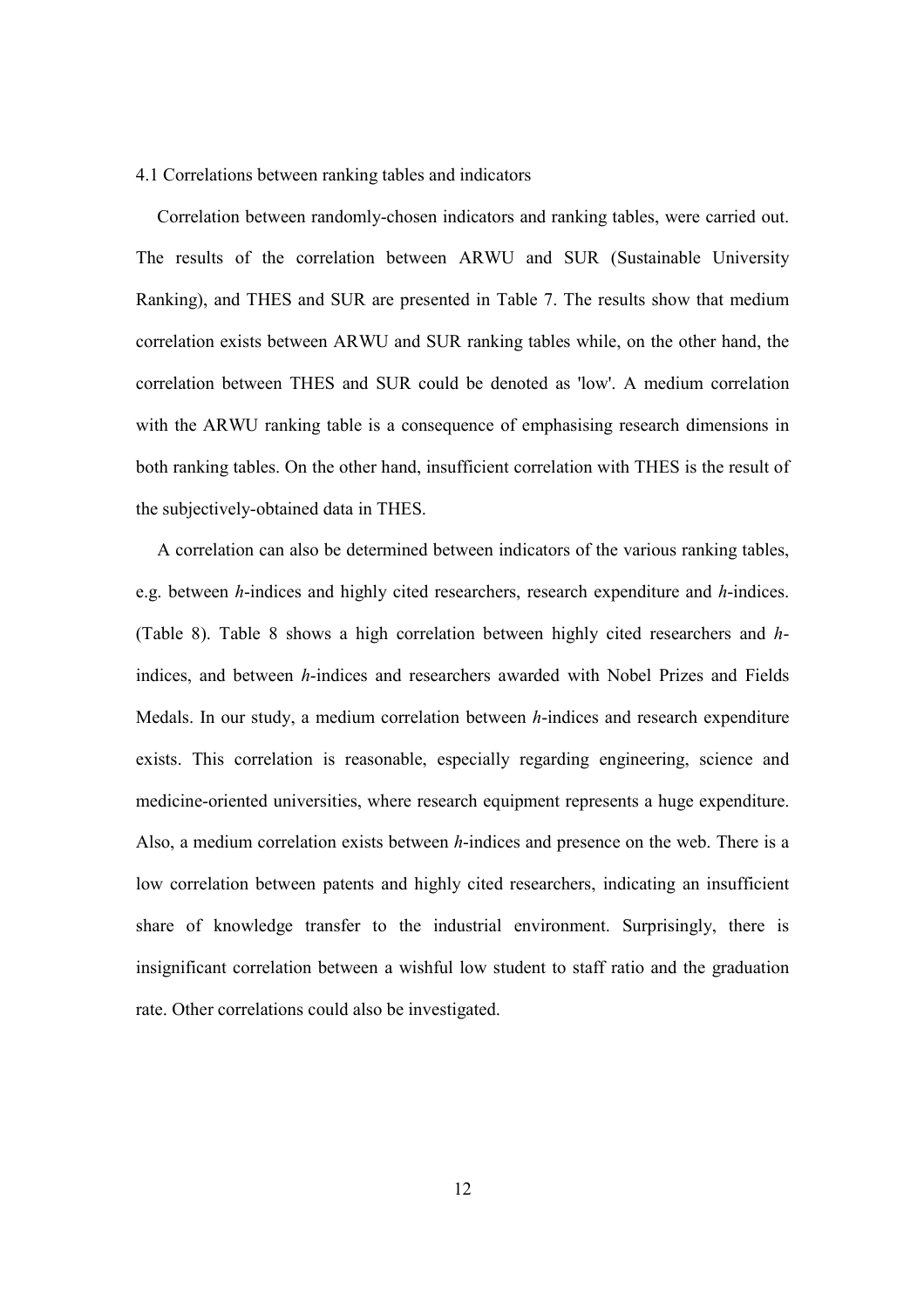### 5 Discussions and Conclusion

The purpose of this new raking method is to provide simplified information about the qualities of universities in respect to the three various perspectives (research, educational and environmental). Furthermore, it enables quick realization of potential weaknesses or advantages regarding a particular university and its potential for improvement. The proposed method is flexible and enables the inclusion of additional indicators. In this case, the AHP process has to be repeated using a pair-wise comparison of indicators.

The first limitation of this methodology is in the number of indicators considered, which are objective, obtained from universities' web pages, and accessible. The environmental indicators, such as  $CO<sub>2</sub>$  and other air emissions, source reduction, waste management, land use, consumption to name a few are not represented in the study, because universities, especially in Europe are rarely publishing them. Therefore, a need exists for standardizing indicators for universities.

The second limitation of the ranking table can be the determination of the indicator weights, which are mostly based on the personal opinions of experts. Better results could be obtained if the study included more experts from different fields, while using the AHP process to check the consistency of the answers.

It should be noted that the proposed university ranking is an attempt to evaluate universities from a more objective perspective. Clearly, further studies are needed to improve this ranking, especially in the field of selecting indicators and weights, and determining indicators for evaluation of art and humanities-oriented universities,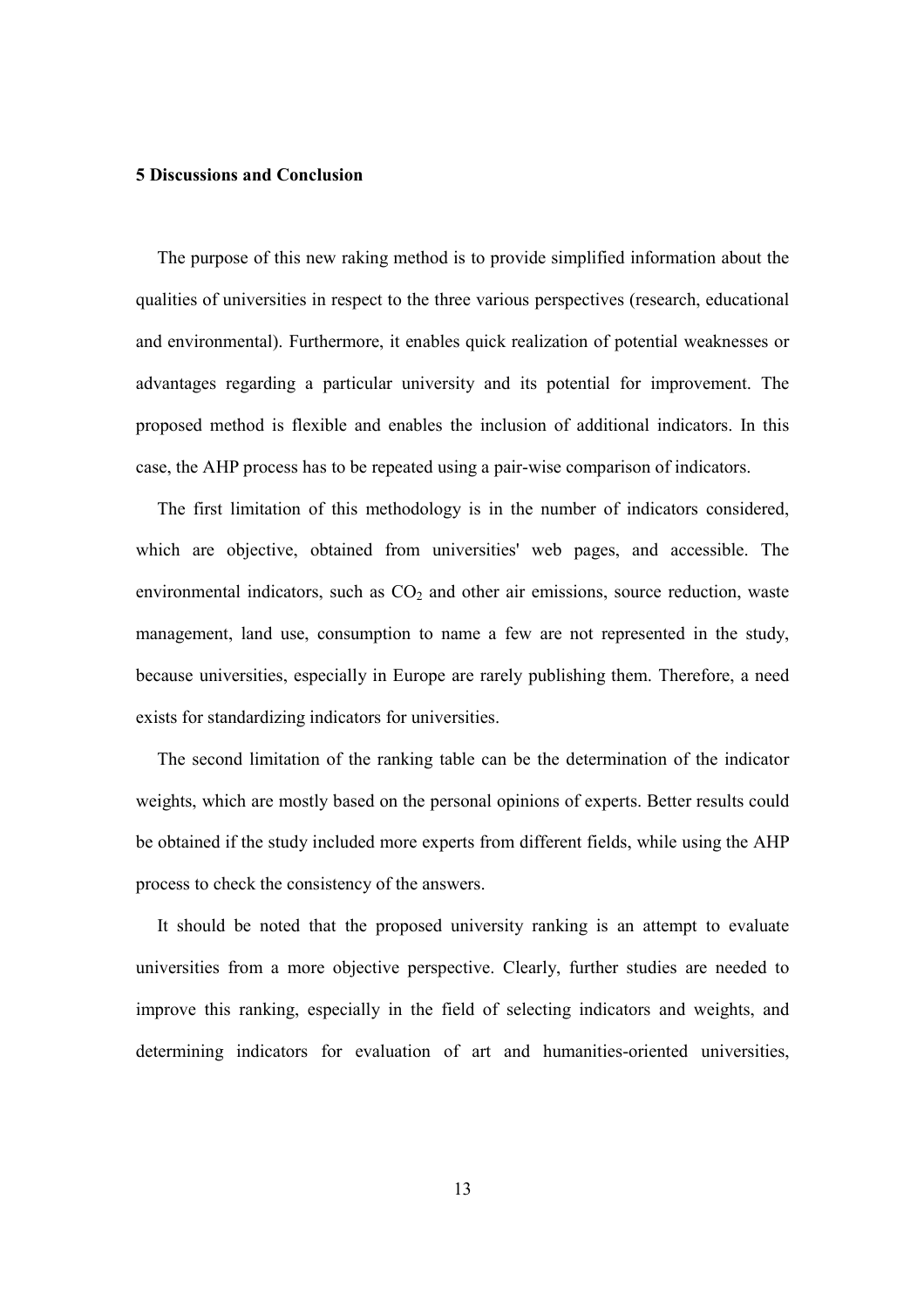including indicators embracing monographs, textbooks, and the pedagogic-didactic ability of the teaching staff.

## **Nomenclature**

### Symbols

- A composite sustainable development index for universities, 1
- $B$  sub-index
- $B_j$  sub-index of group j of indicators
- $C_i$  basic indicator i, 1
- $C_i^+$ indicator whose increasing value has a positive impact in the SD of a university
- $C_i^$ indicator whose increasing value has a negative impact in the SD of a university

 $C_{\text{max}}^+$  indicator of positive performance compared to the maximum value of all the universities

 $C<sub>max</sub>$  indicator of negative performance compared to the maximum value of all the universities

 $C_{\min}^+$  indicator of positive performance compared to the minimum value of all the universities

 $C_{\text{min}}^-$  indicator of negative performance compared to the minimum value of all the universities

 $C_{N,i}$  normalized basic indicator, i

 $C_N^+$  normalized indicator whose increasing value has positive impact on the SD of universities

 $C_{N}^-$  normalized indicator whose increasing value has negative impact on the SD of universities

- $I_c$  consistency index, 1
- $N$  order of the judgment matrix
- $R_c$  consistency ratio, 1
- $R_1$  random index, 1
- w weight (importance) of an indicator

 $\lambda_{\text{max}}$  eigenvalue of the matrix

## Indices

 $i$  sustainable development indicator

j group of sustainable development indicators,  $j$  = research, educational or environmental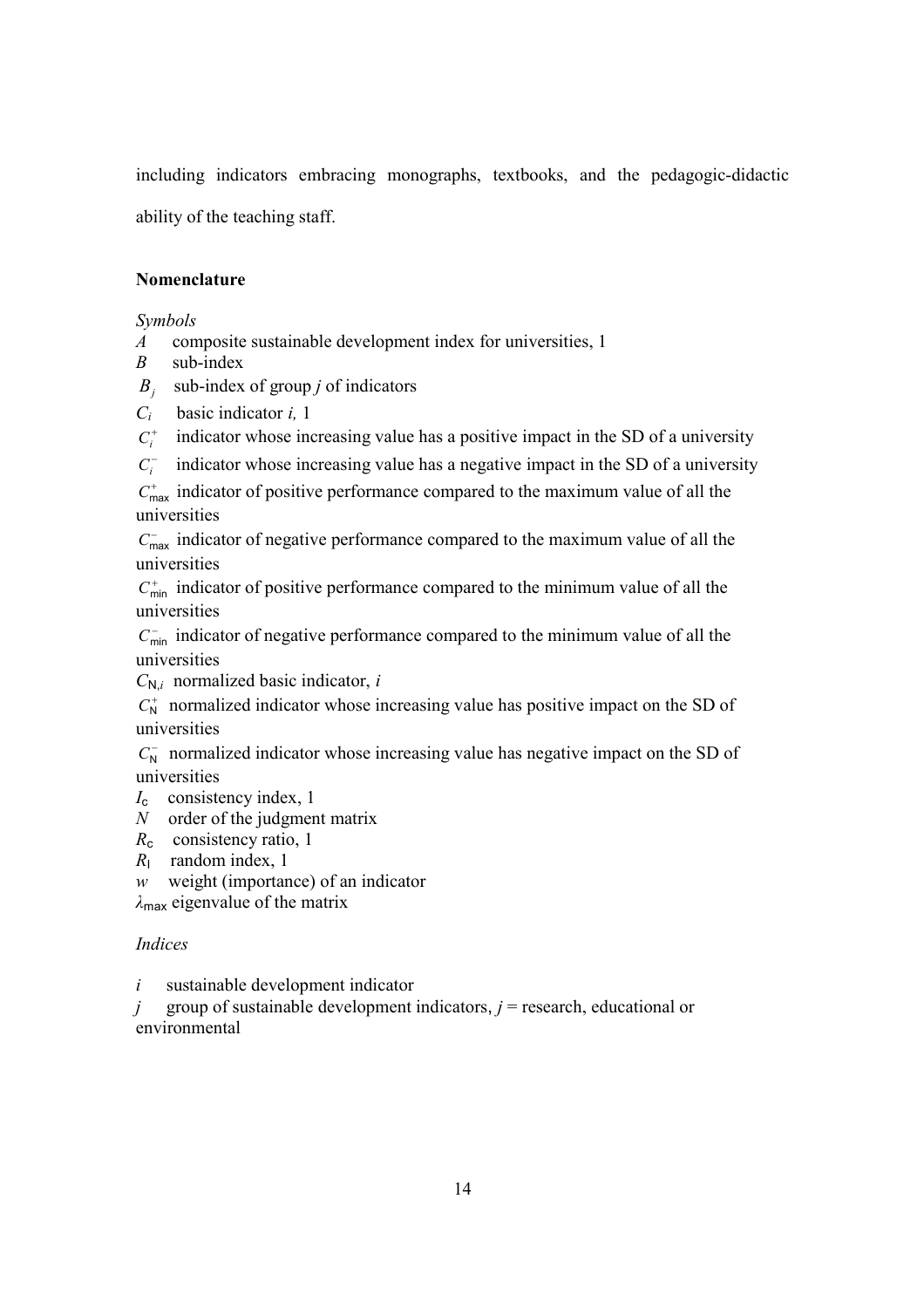#### Acronyms

AHP – Analytic Hierarchy Process ARWU – Academic Ranking of World Universities A&HCI – Arts & Humanities Citation Index CHE – Centre for Higher Education Development EUR – Euro GDP – Gross Domestic Product ICT – Information and Communication Technology SCI – Science Citation Index SSCI – Social Sciences Citation Index SUR – Sustainability University Ranking THES – Times Higher Education Supplement UK – United Kingdom USA – The United States of America

### References

Afgan NH, and Carvalho MG. 2004. Sustainability assessment of hydrogen energy systems, Int. J. Hydrogen Energy. 29, 1327–1342.

ARWU (2007). Academic Ranking of World Universities (2007). Available online: http://www.arwu.org/rank/2007/ranking2007.htm [10 September 2007]

Dill DD and Soo M, 2005. Academic quality, league tables, and public policy: A cross-national analysis of university ranking systems, Higher Education. 49, 495–533.

Enserink M. 2007. Who Ranks the University Rankers? Science. 317, 1026–1028.

Esp@cenet (2008). Available online:

http://si.espacenet.com/search97cgi/s97\_cgi.exe?Action=FormGen&Template=si/SI/hom e.hts [27 September 2008].

European Commission (2002). Commission to the European Communities. Structural indicators – Communication from the Commission, Brussels, 16. 10. 2002. Available online: http://europa.eu.int/eur-lex/en/com/cnc/2002/com2002\_0551en01.pdf [6 June 2006].

ISI Web of Science (2007). Available online:

http://apps.isiknowledge.com/WOS\_GeneralSearch\_input.do?product=WOS&search\_mo de=GeneralSearch&SID=Q1IKAHnMkfk4eo4n4no&preferencesSaved=&highlighted\_ta b=WOS [10 September, 2007].

Jesenšek M. 2006. Why the rankings are important? Katedra (Maribor). 1(4), 6–7. (in Slovene)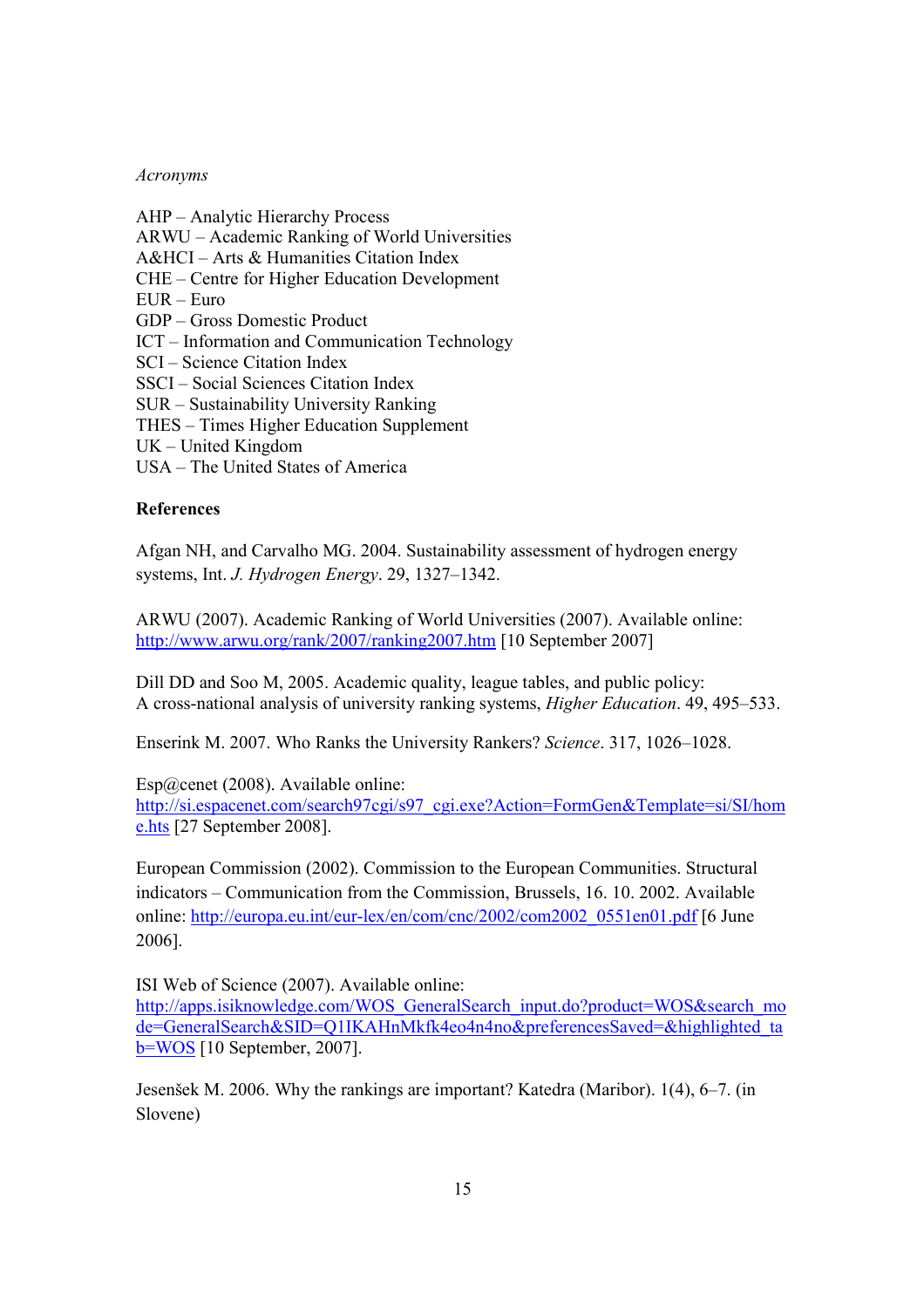Krajnc D and Glavič P (2005). How to compare companies on relevant dimensions of sustainability. Ecol Econ 55(4), 551–563.

Marginson S. 2007. Global University Rankings: Implications in General and for Australia. J. Higher Educ. Pol. Manage. 29 (2), 131–142.

Mayer AL. 2008. Strengths and weaknesses of common sustainability indices for multidimensional systems, Environ. Int. 34(2), 277–91.

Parris T and Kates R. 2003. Characterizing and measuring sustainable development. Annual Review of Environmental Resources 28(13): 559–586.

QS Top Universities (2008). Available online: http://www.topuniversities.com/ [3March 2008]

Ramanathan R. 2001. A note on the use of the analytic hierarchy process for environmental impact assessment. J Environmental Management. 63(1), 27–35.

Saaty TL. 1980. Analytical Hierarchy Process: Planning, Priority Setting, Resource Allocation. New York: McGraw-Hill.

Saaty TL. 2000. Fundamentals of the Analytic Hierarchy Process. RWS Publications, Pittsburgh.

Van Raan AFJ. 2005. Challenges in Ranking of Universities. Invited paper for the First International Conference on World Class Universities, Shanghai Jaio Tong University, Shanghai, June 16–18, 2005.

Webometrics (2008). Available online: http://www.webometrics.info/ [27 February 2008]

Xiang-mei L, Min Mand Chuan-feng T. 2005. The functional assessment of agricultural ecosystems in Hubei Province, China. Ecol. Model. 187, 352–360.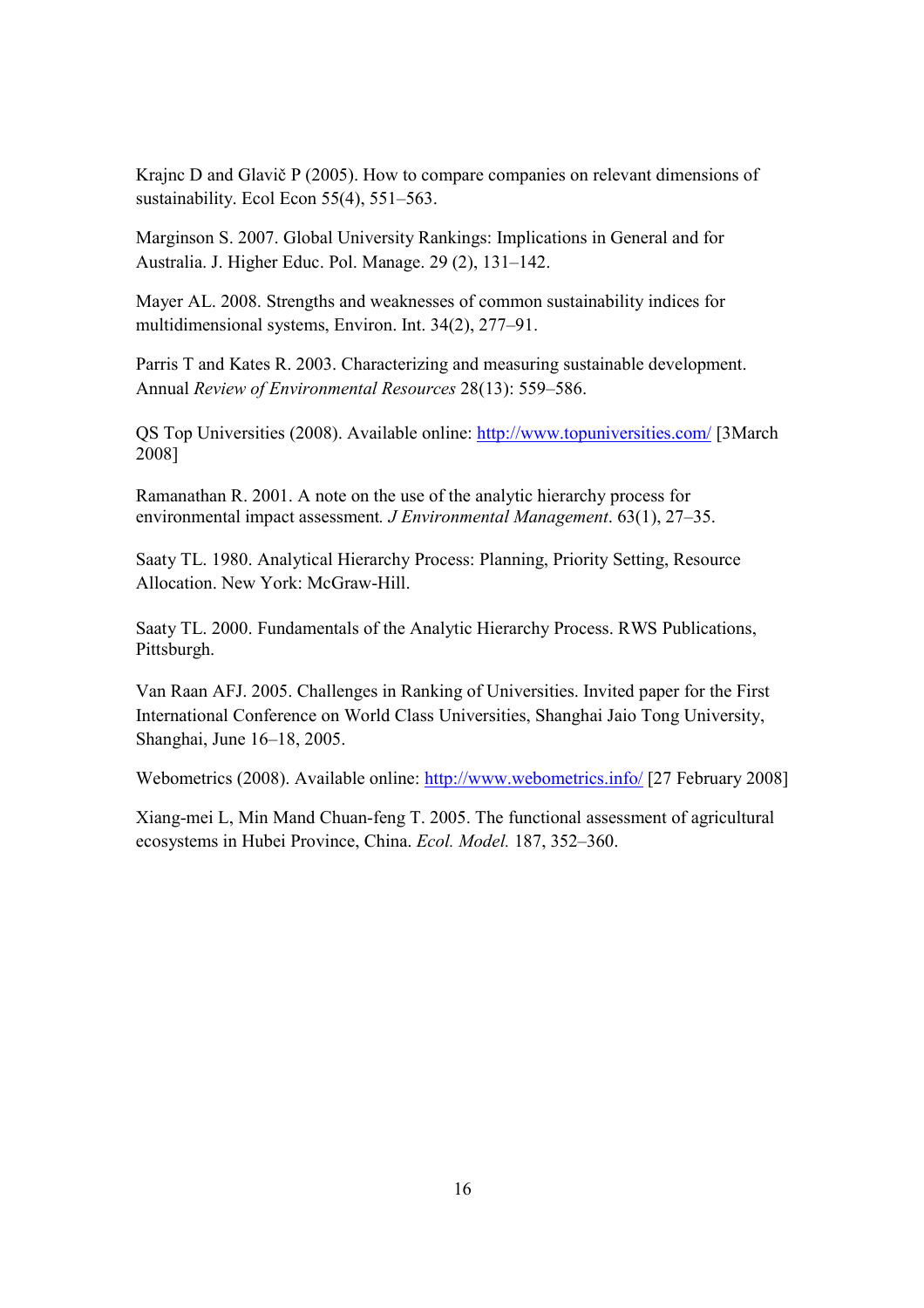### TABLES

Table 1: League tables from the sustainability perspective.

Table 2: The average consistencies of random matrices (RI values)

Table 3: Contribution by groups of indicators  $(B)$  to the total rank  $(A)$ .

Table 4: The order of hierarchy of C (indicators) to hierarchy B (groups of indicators) and  $A$  (rank).

Table 5: Sub-indices and their ranks.

Table 6: A new ranking table of the selected universities.

Table 7: The correlation between ranking tables.

Table 8: Selected correlations between various indicators.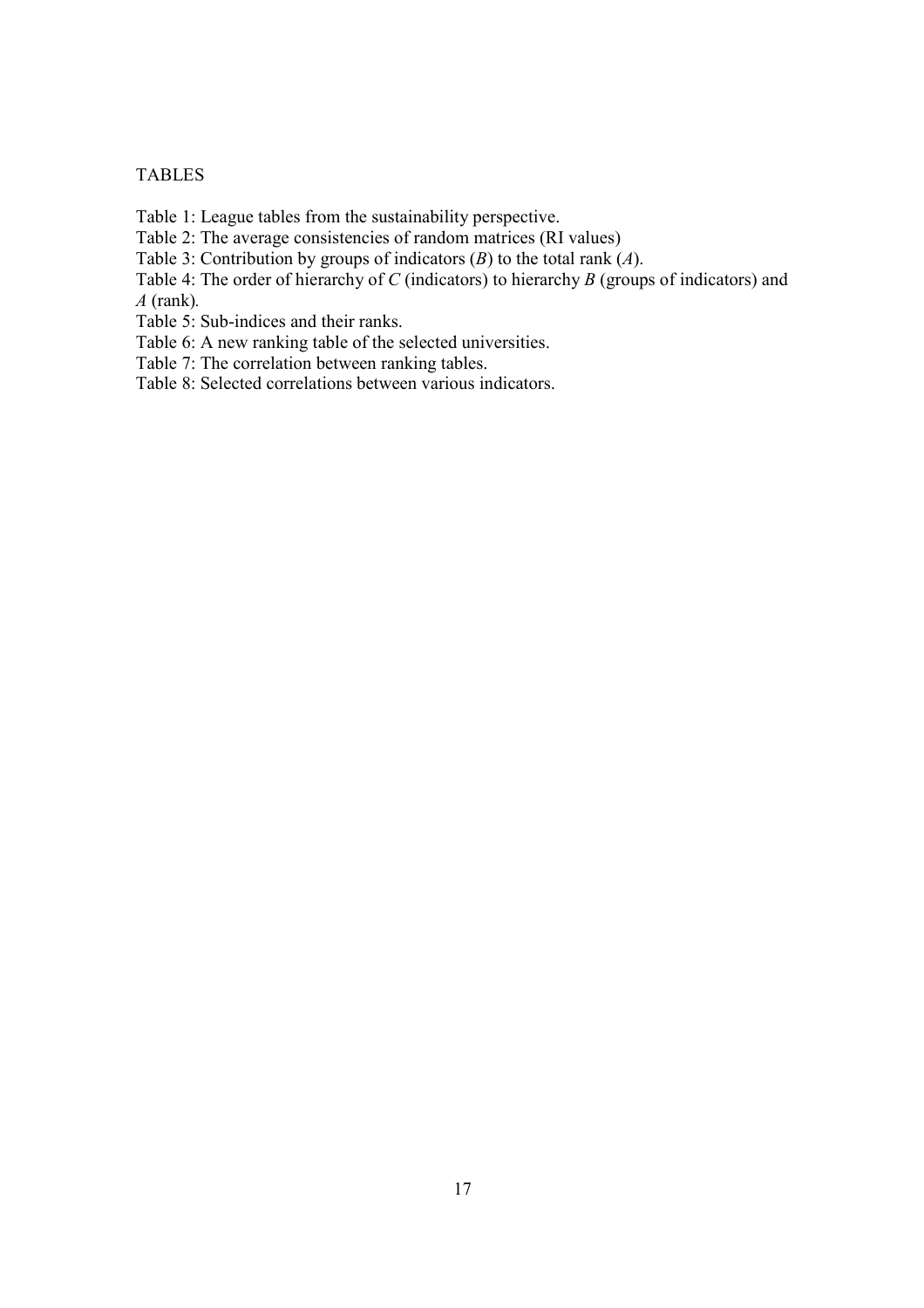|                                  |              |                                 |         | Ranking tables |             |             |              |
|----------------------------------|--------------|---------------------------------|---------|----------------|-------------|-------------|--------------|
| Indicators                       |              | Asia's best Meclean's best ARWU |         | CHE            | <b>THES</b> | Webometrics | US News Best |
|                                  | universities | universities                    | ranking | ranking        | ranking     | ranking     | colleges     |
| Research and academic reputation |              |                                 |         |                |             |             |              |
| Publications                     |              |                                 |         |                |             |             |              |
| Research expenses                |              |                                 |         |                |             |             |              |
| Library and equipment            |              |                                 |         |                |             |             |              |
| Education                        |              |                                 |         |                |             |             |              |
| Student/staff ratio              |              |                                 |         |                |             |             |              |
| Graduation rate                  |              |                                 |         |                |             |             |              |
| International students           |              |                                 |         |                |             |             |              |
| Presence on the web              |              |                                 |         |                |             |             |              |
| Employment rate                  |              |                                 |         |                |             |             |              |
| Environmental performance        |              |                                 |         |                |             |             |              |

Table 1. League tables from the sustainability perspective. Table 1. League tables from the sustainability perspective.

| J |     |   |         |                                                                      |  |  |
|---|-----|---|---------|----------------------------------------------------------------------|--|--|
|   |     | j |         | ľ                                                                    |  |  |
|   | こうこ |   | י<br>דו | ֧֦֧֦֧֦֧֦֧֪֦֧֧֧֧֧֧֧֧֛֪֧֧֧֧֛֪֧֧֚֡֝֟֟֓֝֝֝֝֝֬֝֝֬֝֬֝֬֝֬֝֬֝֬֜֜֝֬֝֬֝֝֬֜֝֬֝֬ |  |  |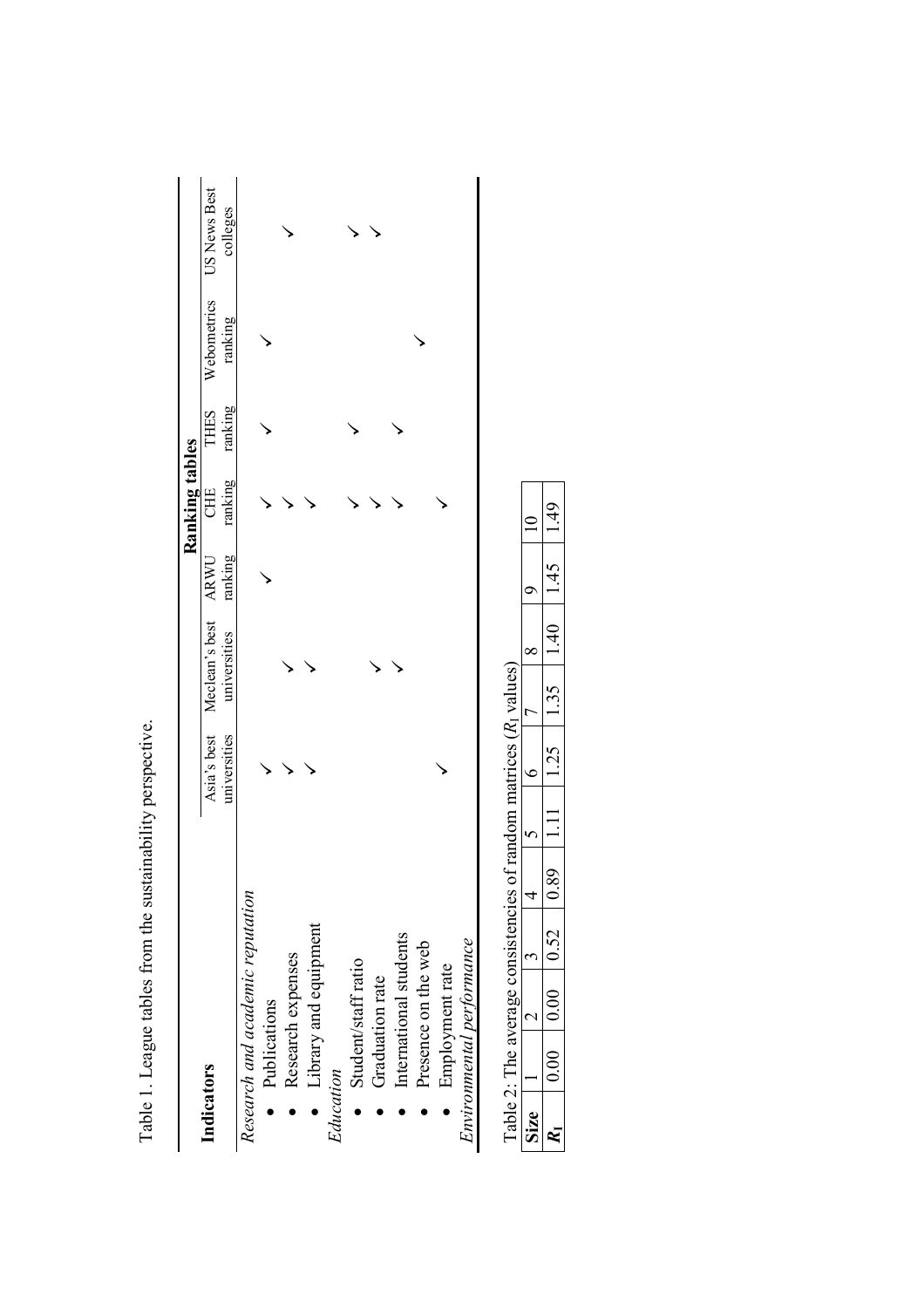|  |  |  |  |  | Table 3: Contribution by groups of indicators $(B)$ to the total rank $(A)$ . |
|--|--|--|--|--|-------------------------------------------------------------------------------|
|--|--|--|--|--|-------------------------------------------------------------------------------|

|                | $B_1$ | B›  | $B_3$ | Weight $(w)$                                                     |
|----------------|-------|-----|-------|------------------------------------------------------------------|
| B <sub>1</sub> |       |     |       | 0.5438                                                           |
| B <sub>2</sub> | 1/2   |     |       | 0 3 1 7 2                                                        |
| $B_3$          | 1/3   | 1/2 |       | 0.1390                                                           |
|                |       |     |       | $\lambda_{\text{max}} = 3,0092, I_c = 0,0046, R_c = 0,008 < 0,1$ |

Table 4: The order of hierarchy of  $C$  (indicators) to hierarchy  $B$  (groups of indicators) and  $A$  (rank).

| $C_i$          | Indicator                                  | $w(C_i)_{B_1}$ | $W(C_i)_{B_2}$ | $W(C_i)_{B_3}$ | $w(C_{i,j})_A$ |
|----------------|--------------------------------------------|----------------|----------------|----------------|----------------|
| $C_1$          | Patents                                    | 0,3096         |                |                | 0,1684         |
| C <sub>2</sub> | Research expenditure                       | 0,2605         |                |                | 0,1416         |
| $C_3$          | Highly cited researchers                   | 0,1519         |                |                | 0,0826         |
| $C_4$          | Hirsch indices                             | 0,1195         |                |                | 0,0649         |
| $C_5$          | <b>SCI</b>                                 | 0,1101         |                |                | 0,0599         |
| $C_6$          | Expenses for ICT and/or library            | 0,0484         | 0,3212         |                | 0,1282         |
| C <sub>7</sub> | Student/staff ratio                        |                | 0,2769         |                | 0,0878         |
| $C_8$          | Graduation rate                            |                | 0,2360         |                | 0,0749         |
| $C_9$          | Presence on the web                        |                | 0,1007         | 0,0658         | 0,0412         |
| $C_{10}$       | Mobility                                   |                | 0,0652         | 0,0655         | 0,0298         |
| $C_{11}$       | Voluntary environmental agreements,        |                |                | 0,2032         | 0,0282         |
|                | commitments,                               |                |                |                |                |
| $C_{12}$       | Sustainability oriented courses            |                |                | 0,2020         | 0,0225         |
| $C_{13}$       | Sustainability oriented programmes         |                |                | 0,1616         | 0,0281         |
| $C_{14}$       | Office, council or manager for sustainable |                |                | 0,1542         | 0,0214         |
|                | development                                |                |                |                |                |
| $C_{15}$       | Sustainability vision, mission             |                |                | 0,1477         | 0,0205         |
|                | <b>SUM</b>                                 | 1,0000         | 1,0000         | 1,0000         | 1,0000         |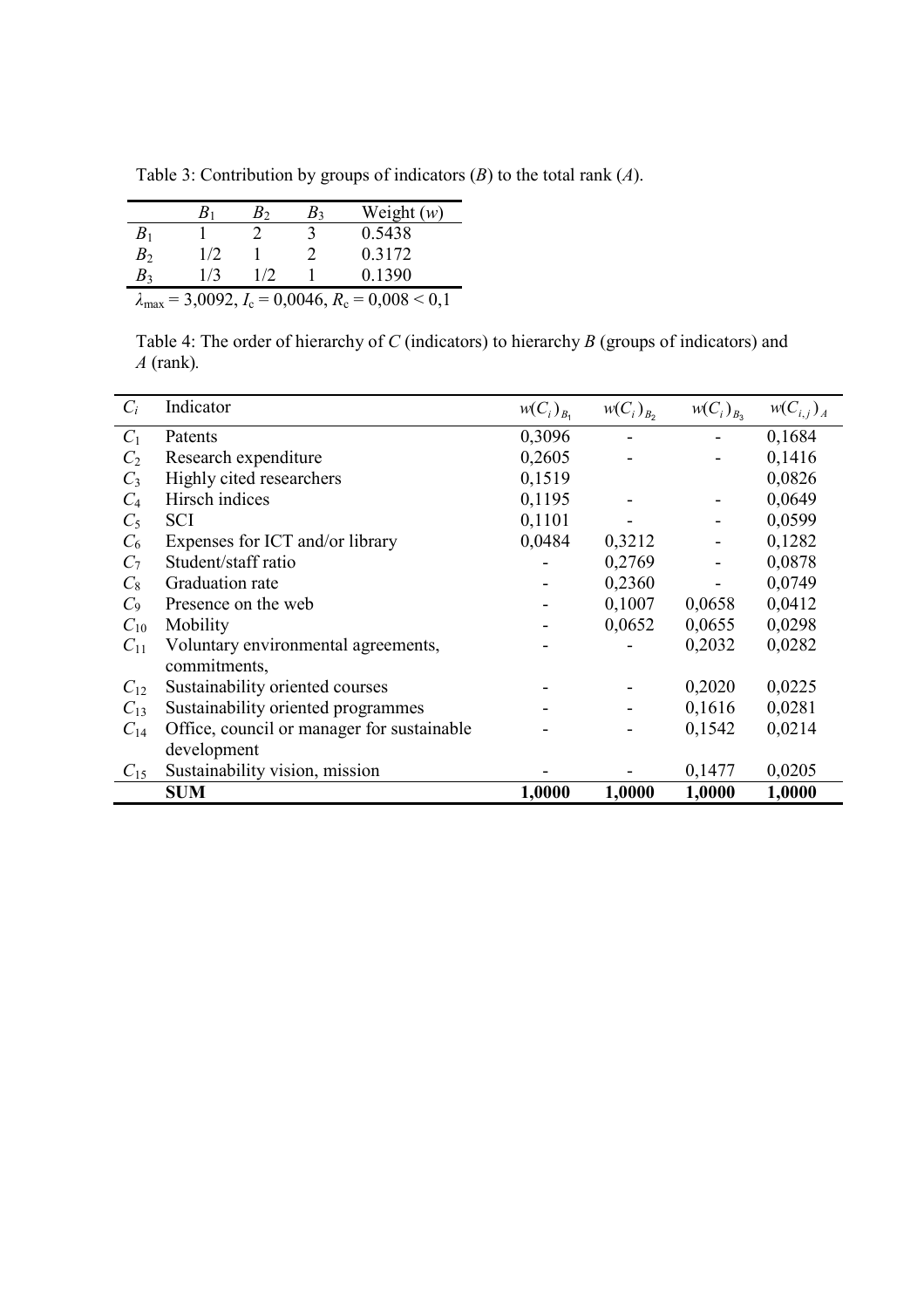| <b>UNIVERSITY</b>           | $B_1$ | Rank                    | B <sub>2</sub> | Rank                    | $B_3$ | Rank           |
|-----------------------------|-------|-------------------------|----------------|-------------------------|-------|----------------|
| Harvard Univ                | 0,429 | $\overline{2}$          | 0,861          | $\overline{2}$          | 0,603 | $\overline{7}$ |
| Stanford                    | 0,418 | $\overline{\mathbf{3}}$ | 0,825          | $\overline{\mathbf{3}}$ | 0,588 | 10             |
| <b>MIT</b>                  | 0,397 | 5                       | 0,713          | 5                       | 0,600 | 9              |
| Yale Univ                   | 0,332 | 6                       | 0,769          | $\overline{4}$          | 0,652 | $\overline{2}$ |
| UC San Francisco            | 0,533 | $\mathbf{1}$            | 0,558          | 14                      | 0,336 | 25             |
| Princeton Univ              | 0,279 | 9                       | 0,893          | $\mathbf{1}$            | 0,387 | 22             |
| Caltech                     | 0,403 | $\overline{4}$          | 0,712          | 6                       | 0,271 | 27             |
| Duke Univ                   | 0,265 | 11                      | 0,562          | 13                      | 0,692 | $\mathbf{1}$   |
| Pennsylvania Univ           | 0,268 | 10                      | 0,646          | $8\,$                   | 0,396 | 21             |
| Cornell                     | 0,263 | 14                      | 0,598          | 12                      | 0,500 | 15             |
| Univ California, Berkeley   | 0,265 | 12                      | 0,522          | 20                      | 0,611 | 6              |
| Imperial Coll London        | 0,240 | 16                      | 0,552          | 16                      | 0,600 | $8\,$          |
| Columbia Univ               | 0,263 | 13                      | 0,666          | $\overline{7}$          | 0,239 | 29             |
| Cambridge Univ              | 0,188 | 23                      | 0,625          | 9                       | 0,623 | $\overline{3}$ |
| John Hopkins Univ           | 0,287 | $\tau$                  | 0,535          | 17                      | 0,431 | 16             |
| Chicago Univ                | 0,232 | 18                      | 0,523          | 19                      | 0,586 | 11             |
| Oxford Univ                 | 0,186 | 24                      | 0,617          | 11                      | 0,255 | 28             |
| Univ Michigan - Ann Arbor   | 0,201 | 20                      | 0,506          | 22                      | 0,423 | 17             |
| Washington Univ - St Louis  | 0,143 | 28                      | 0,623          | 10                      | 0,338 | 24             |
| Univ California Los Angeles | 0,253 | 15                      | 0,382          | 26                      | 0,418 | 18             |
| TokyoUniv                   | 0,140 | 29                      | 0,533          | 18                      | 0,502 | 14             |
| Univ California San Diego   | 0,282 | 8                       | 0,341          | 30                      | 0,374 | 23             |
| Univ Wisconsin Madison      | 0,211 | 19                      | 0,438          | 24                      | 0,416 | 19             |
| Northwestern Univ           | 0,180 | 25                      | 0,557          | 15                      | 0,223 | 31             |
| Univ Washington             | 0,234 | 17                      | 0,387          | 25                      | 0,397 | 20             |
| Univ Toronto                | 0,198 | 21                      | 0,331          | 31                      | 0,515 | 13             |
| Australian National Univ    | 0,148 | 27                      | 0,359          | 29                      | 0,622 | $\overline{4}$ |
| Univ Urbana Champaign       | 0,132 | 32                      | 0,377          | 27                      | 0,541 | 12             |
| McGill Univ                 | 0,138 | 30                      | 0,372          | 28                      | 0,310 | 26             |
| ETH Zurich                  | 0,093 | 33                      | 0,501          | 23                      | 0,186 | 32             |
| Univ Hong Kong              | 0,091 | 34                      | 0,298          | 33                      | 0,619 | 5              |
| University Coll London      | 0,161 | 26                      | 0,311          | 32                      | 0,184 | 33             |
| Carnegie Mellon             | 0,135 | 31                      | 0,508          | 21                      | 0,125 | 34             |
| Kyoto Univ                  | 0,197 | 22                      | 0,262          | 34                      | 0,095 | 35             |
| King's Coll London          | 0,032 | 35                      | 0,161          | 35                      | 0,229 | 30             |

Table 5: Sub-indices and their ranks in a new ranking table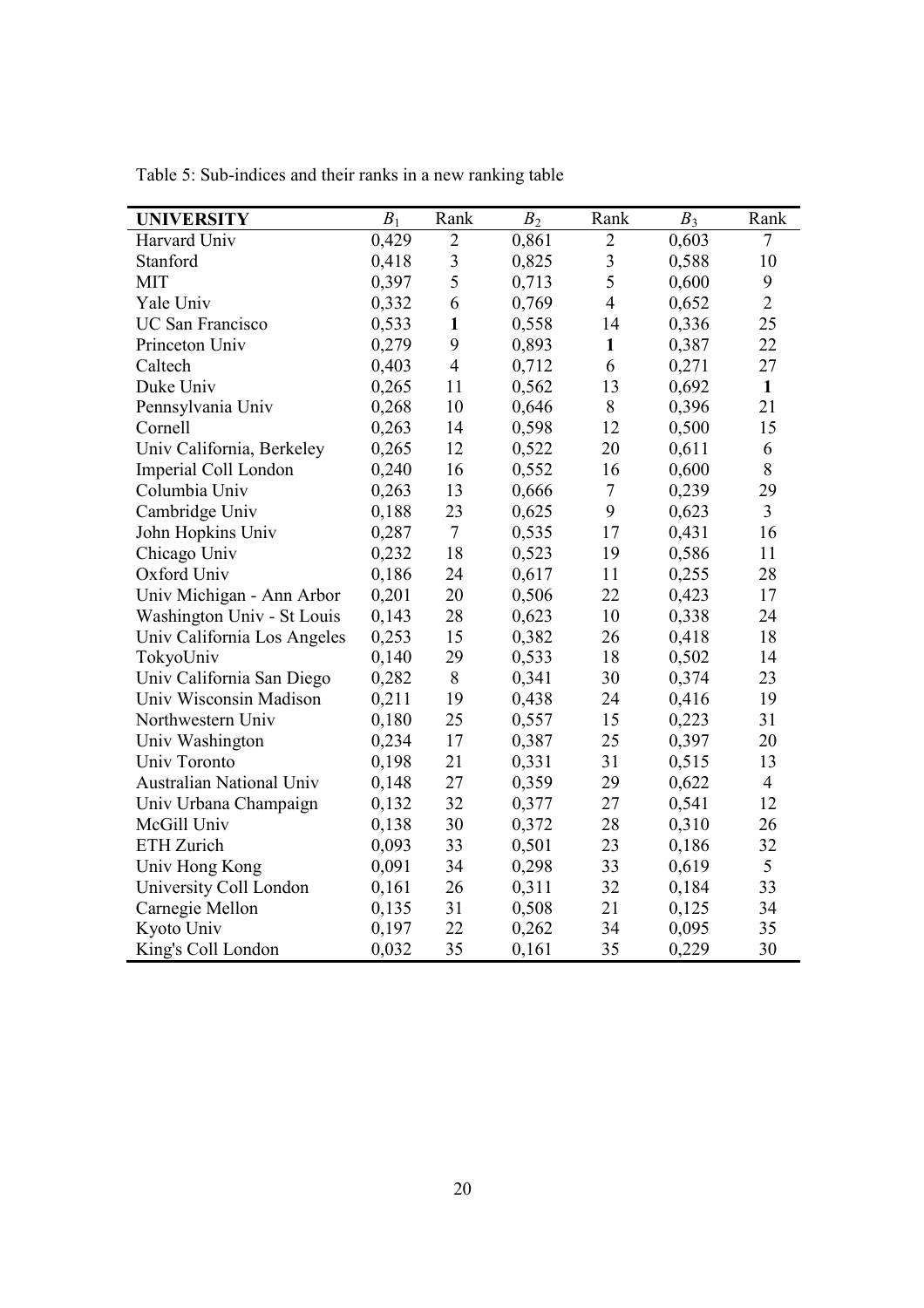| <b>RANK</b>      | $\boldsymbol{A}$ | <b>UNIVERSITY</b>               |
|------------------|------------------|---------------------------------|
| 1                | 0,590            | Harvard                         |
| $\overline{c}$   | 0,571            | Stanford                        |
| $\overline{3}$   | 0,526            | Massachusetts Inst Technology   |
| $\overline{4}$   | 0,515            | Yale Univ                       |
| 5                | 0,513            | Univ California San Francisco   |
| 6                | 0,489            | Princeton Univ                  |
| $\boldsymbol{7}$ | 0,483            | California Inst Techn (Caltech) |
| 8                | 0,419            | Duke Univ                       |
| 9                | 0,406            | Pennsylvania Univ               |
| 10               | 0,402            | Cornell Univ                    |
| 11               | 0,395            | Univ California, Berkeley       |
| 12               | 0,389            | Imperial Coll London            |
| 13               | 0,388            | Columbia Univ                   |
| 14               | 0,387            | Cambridge Univ                  |
| 15               | 0,386            | John Hopkins Univ               |
| 16               | 0,373            | Chicago Univ                    |
| 17               | 0,333            | Oxford Univ                     |
| 18               | 0,329            | Univ Michigan - Ann Arbor       |
| 19               | 0,322            | Washington Univ – St Louis      |
| 20               | 0,317            | Univ California Los Angeles     |
| 21               | 0,315            | Tokyo Univ                      |
| 22               | 0,314            | Univ California San Diego       |
| 23               | 0,311            | Univ Winsconsin Madison         |
| 24               | 0,306            | Northwestern Univ               |
| 25               | 0,305            | Univ Washington                 |
| 26               | 0,284            | Univ Toronto                    |
| $27*$            | 0,281            | <b>Australian National Univ</b> |
| 28               | 0,267            | Univ Illinois Urbana Champaign  |
| 29               | 0,251            | Carnegie Mellon Univ            |
| 30               | 0,236            | McGill Univ                     |
| 31               | 0,236            | ETH Zurich                      |
| $32*$            | 0,230            | Hong Kong Univ                  |
| $33*$            | 0,212            | Univ Coll London                |
| $34*$            | 0,204            | Kyoto Univ                      |
| $35*$            | 0,095            | King's Coll London              |

Table 6: A new ranking table of the selected universities.

\*not all the data were available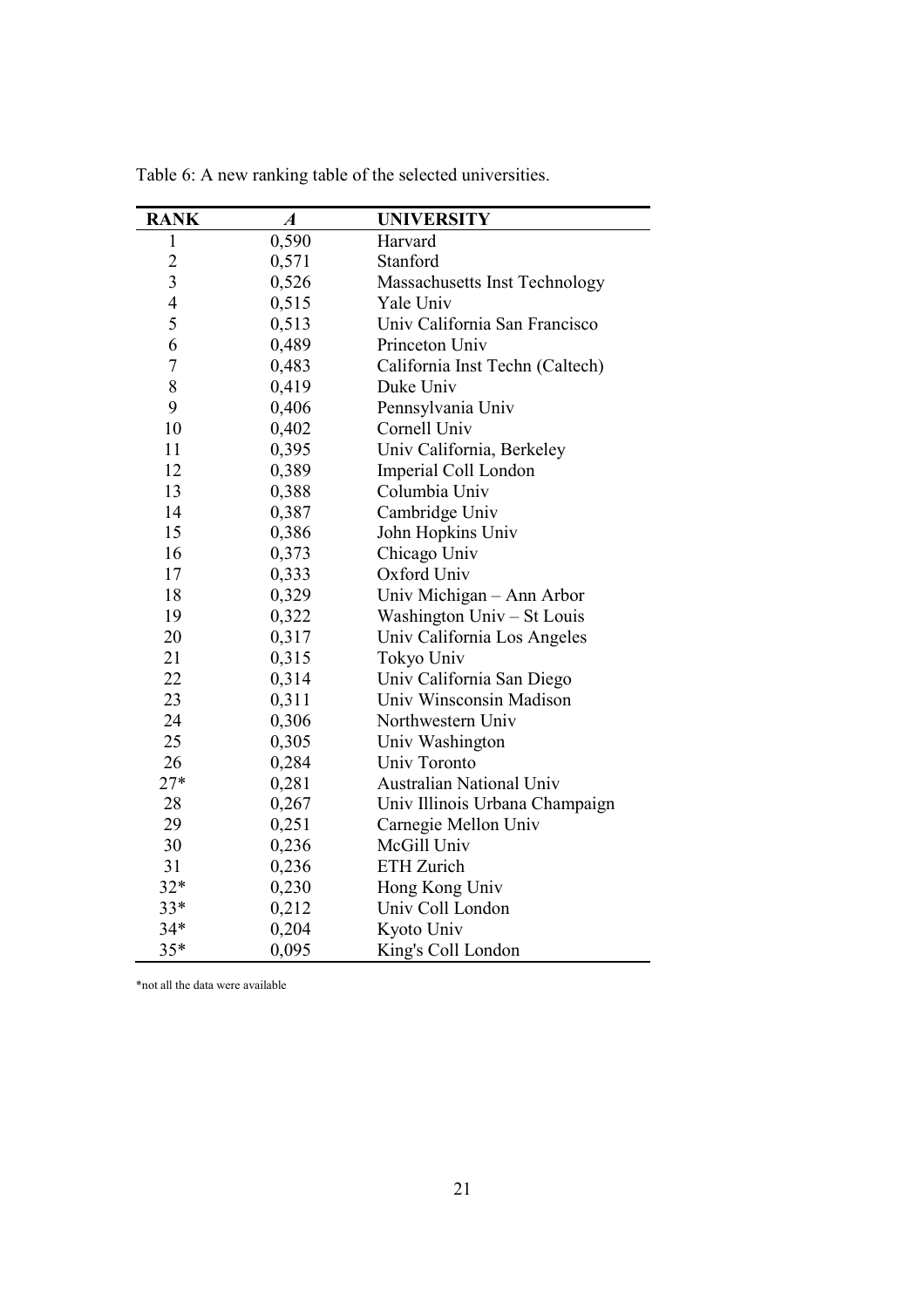Table 7: The correlation between ranking tables.

| <b>Ranking tables</b> | <b>Correlation coefficient</b> |
|-----------------------|--------------------------------|
| ARWU and SUR          | 0,6711                         |
| THES and SUR          | 0.3418                         |

Table 8: Selected correlations between various indicators.

| <b>Indicators compared</b>                    | <b>Correlation coefficient</b> |
|-----------------------------------------------|--------------------------------|
| HiCi and $h$ -indices                         | 0,7131                         |
| h-indices, and Nobel Prizes and Fields Medals | 0,7059                         |
| <i>h</i> -indices and research expenses       | 0,6020                         |
| <i>h</i> -indices and presence on the web     | 0,5873                         |
| Patents and HiCi                              | 0,2985                         |
| Student / Staff Ratio, and graduation rate    | 0,0650                         |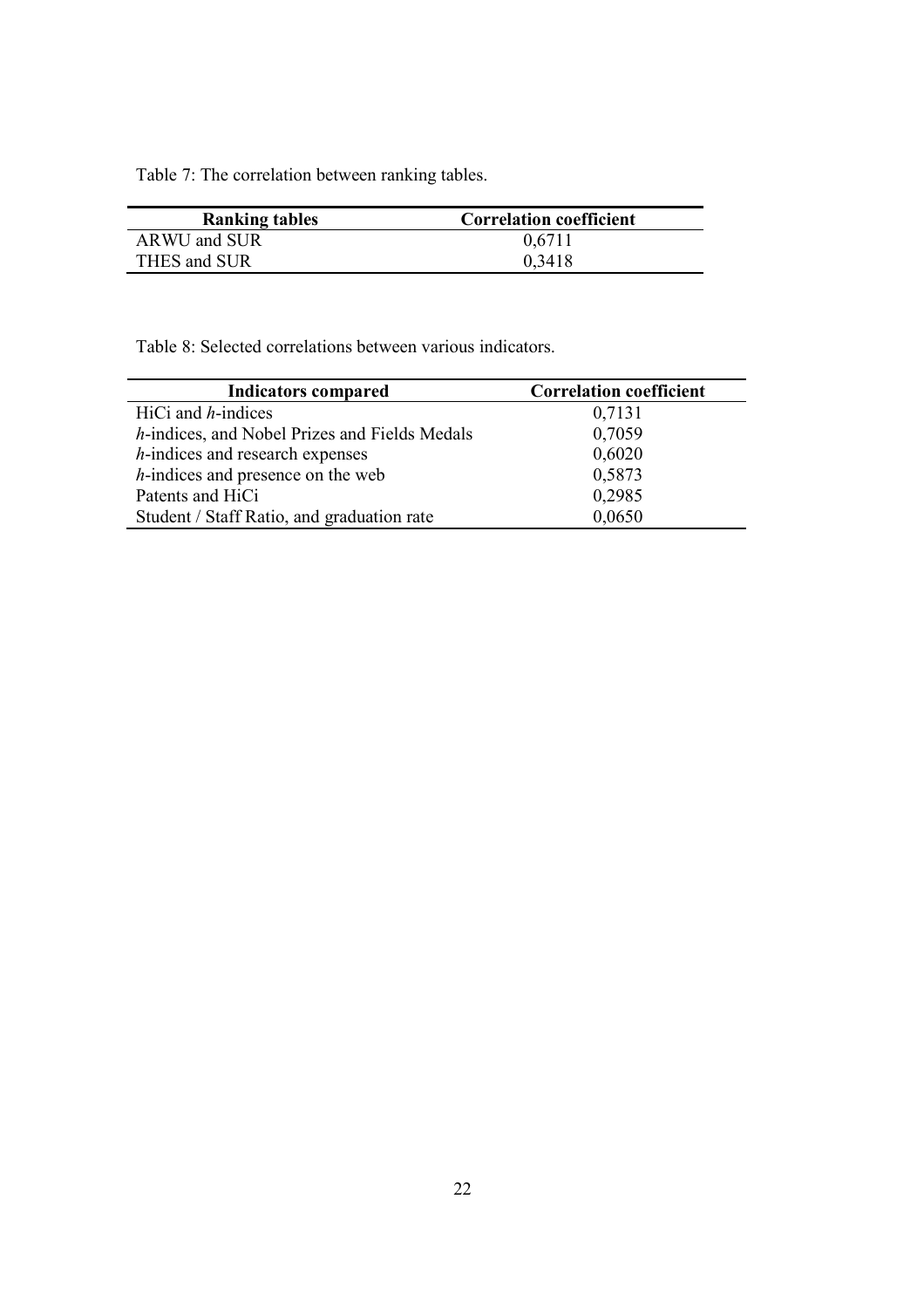## FIGURE CAPTURES

Figure 1: A methodology for determining the final ranks of universities.

Figure 2: Hierarchical structure of the final index for university ranking.

Figure 3: Triangular diagram: comprehensive comparison of randomly-selected universities.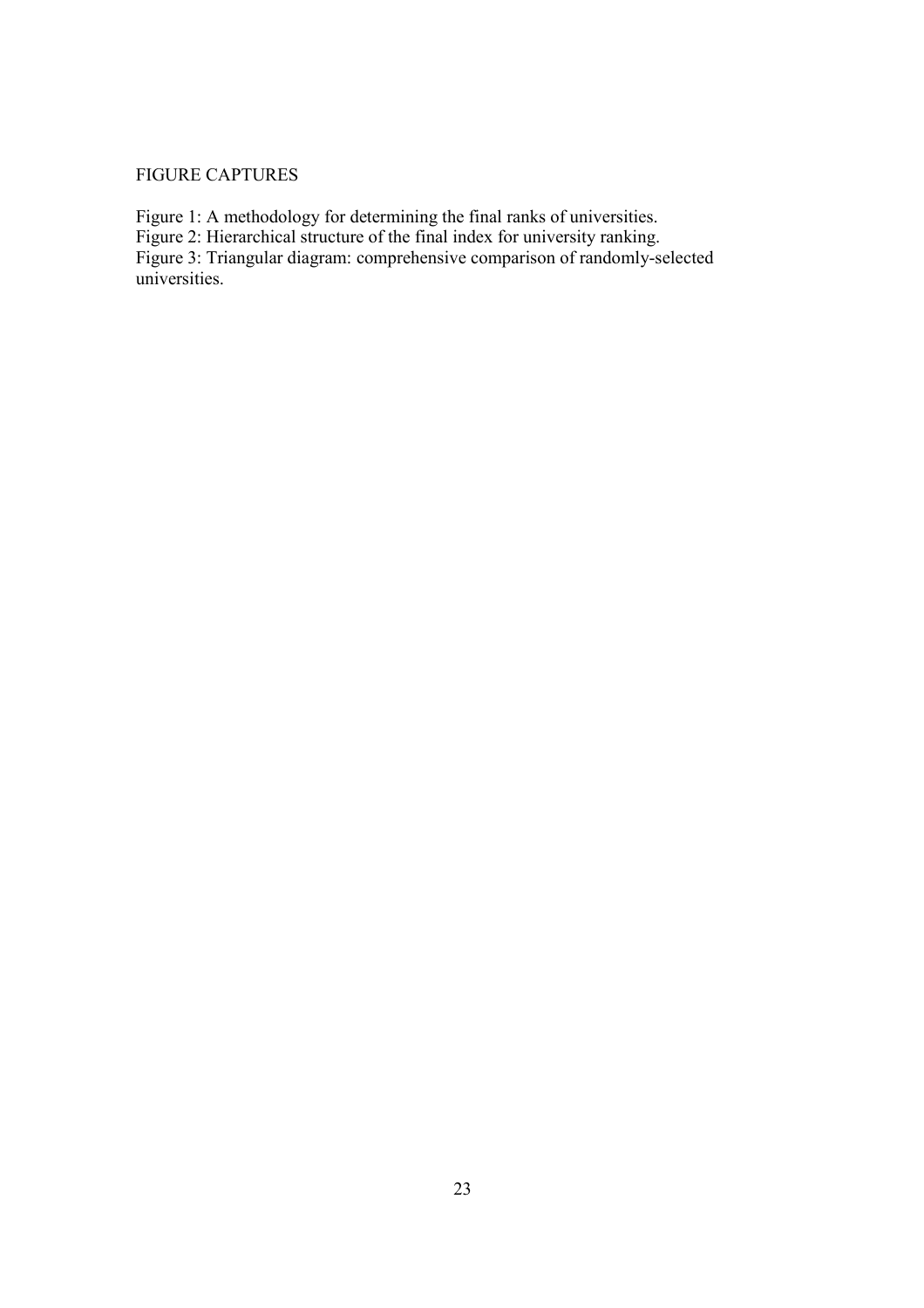

Figure 1: A methodology for determining the final ranks of universities.



Figure 2: Hierarchical structure of the final index for university ranking.